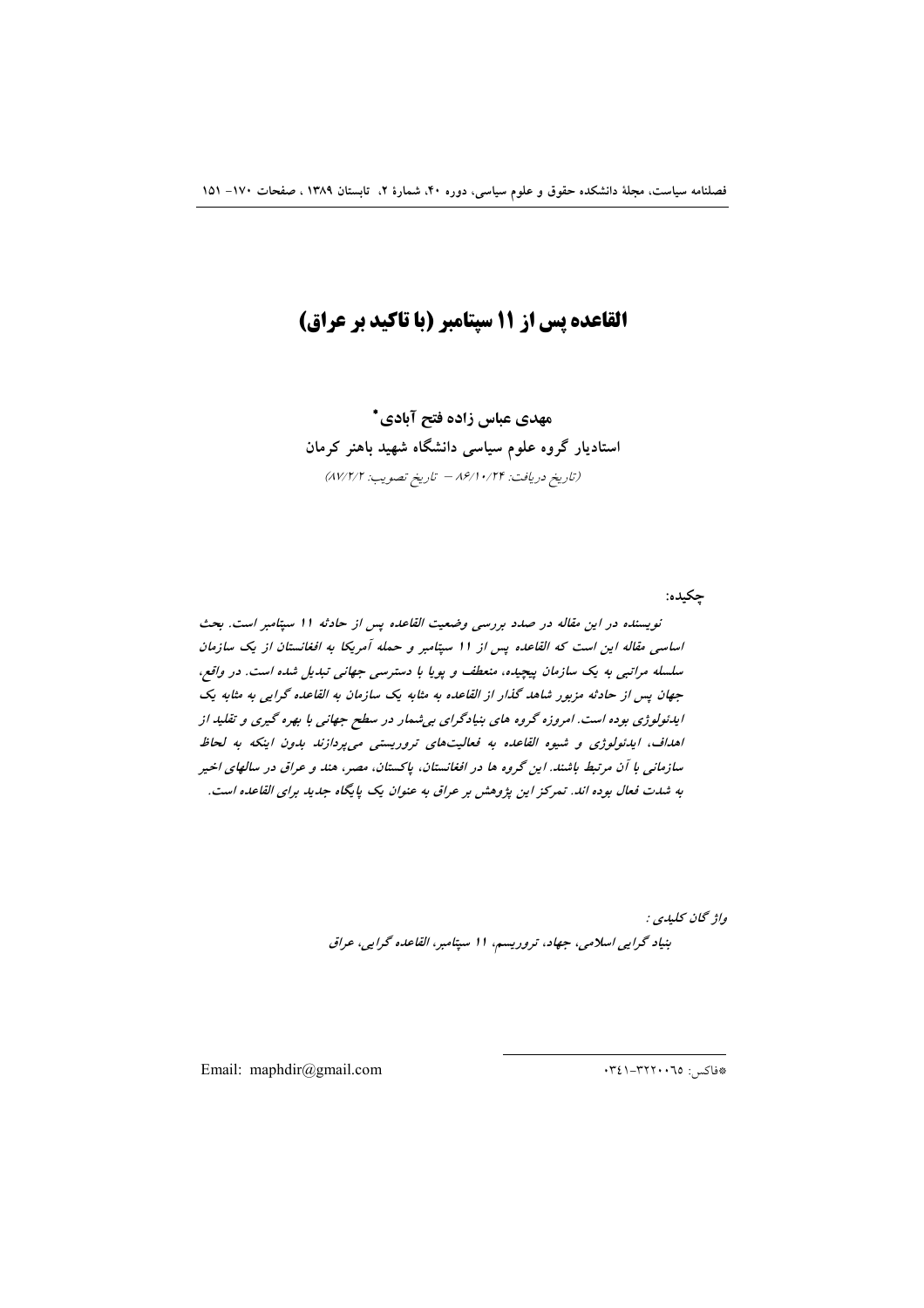#### مقدمه

يازده سيتامبر ٢٠٠١ نقطهاي عطف در تحولات روابط بين الملل محسوب مي شود. القاعده نیز یکی از پدیدههای روابط بینالملل است که از یازده سپتامبر دچار تحولات عمیق شده است. بررسی مقایسهای وضعیت القاعده قبل و پس از یازده سپتامبر به خوبی نشان دهندهٔ این مطلب است. القاعده تا قبل از این تاریخ بیشتر حالت یک سازمان تمرکزگرا را داشت که دارای سلسله مراتب بود و حتى به لحاظ موقعيت جغرافيايى در مكانى مشخص (افغانستان) تمركز داشت. اما پس از حادثه یازده سیتامبر و متعاقب آن حمله آمریکا به افغانستان، پایگاههای القاعده به عنوان یک سازمان در افغانستان بطور کلی از بین رفت و از آن به بعد با پراکندگی اعضای القاعده و ایدئولوژی آن در سطح جهانی دورهای جدید از فعالیت القاعده تحت عنوان «القاعدهگرایی» به ظهور رسید. به عبارت دیگر، القاعده پس از ۱۱ سپتامبر بیشتر یک «ايدئولوژي» است تا يک «سازمان». در اين مقاله به بررسي وضعيت القاعده يس از يازده سیتامبر با تاکید برعراق پرداخته می شود.

بدین صورت که ابتدا به نگرش مخالفتآمیز نسبت به القاعده در جهان اسلام از دیدگاههای مختلف پرداخته می شود. سپس به موضوع گسترش ایدئولوژی القاعده در سطح جهانی پرداخته خواهد شد. موضوع بعد به جایگاه بن لادن و ایدئولوژی آن در جوامع اسلامی و در بین مسلمانان به عنوان زمینهای برای گسترش القاعده در جهان اسلام اختصاص یافته است. در پایان نیز وضعیت القاعده در عراق یعنی مرکز ثقل فعالیت های این گروه پس از حمله آمریکا به آن کشور در سال ۲۰۰۳ مورد بررسی قرار خواهد گرفت.

# نگرش های مخالف در جهان اسلام نسبت به حادثه ۱۱ سیتامبر و القاعده

بسیاری از جهادی ها، اسلام گرایان و بطور کل مسلمانان به مخالفت با حملات ١١ سپتامبر پرداختند. چون معتقد بودند این حملات باعث تخریب اسلام و تشدید تضادها بین اسلام و غرب و همچنین قدرت یافتن جنگ طلبان در سیاست خارجی آمریکا و به تبع اَن تجاوز به کشورهای اسلامی مانند افغانستان و عراق شد. برخی از آنها همچنین معتقد بودند که حاکمان کشورهای اسلامی در نهایت فراغ بال به سرکوب اسلام گرایان و جهادی ها در حد وسيع پرداختند.

در درون جریان القاعده انتقادات در خصوص رهبری فاجعه أمیز بن لادن و کم گرفتن قدرت آمریکا از سوی او مطرح شد. در روزنامه عربی الشرق الاوسط یک مقالهٔ انتقادی از یکی از اعضای ارشد شورای القاعده به نام ابوالولید المصری تحت عنوان «داستان اعراب افغان: از ورود به افغانستان تا تبعید نهای<sub>می</sub> با طالبان» چاپ شد که بن لادن را به شدت مورد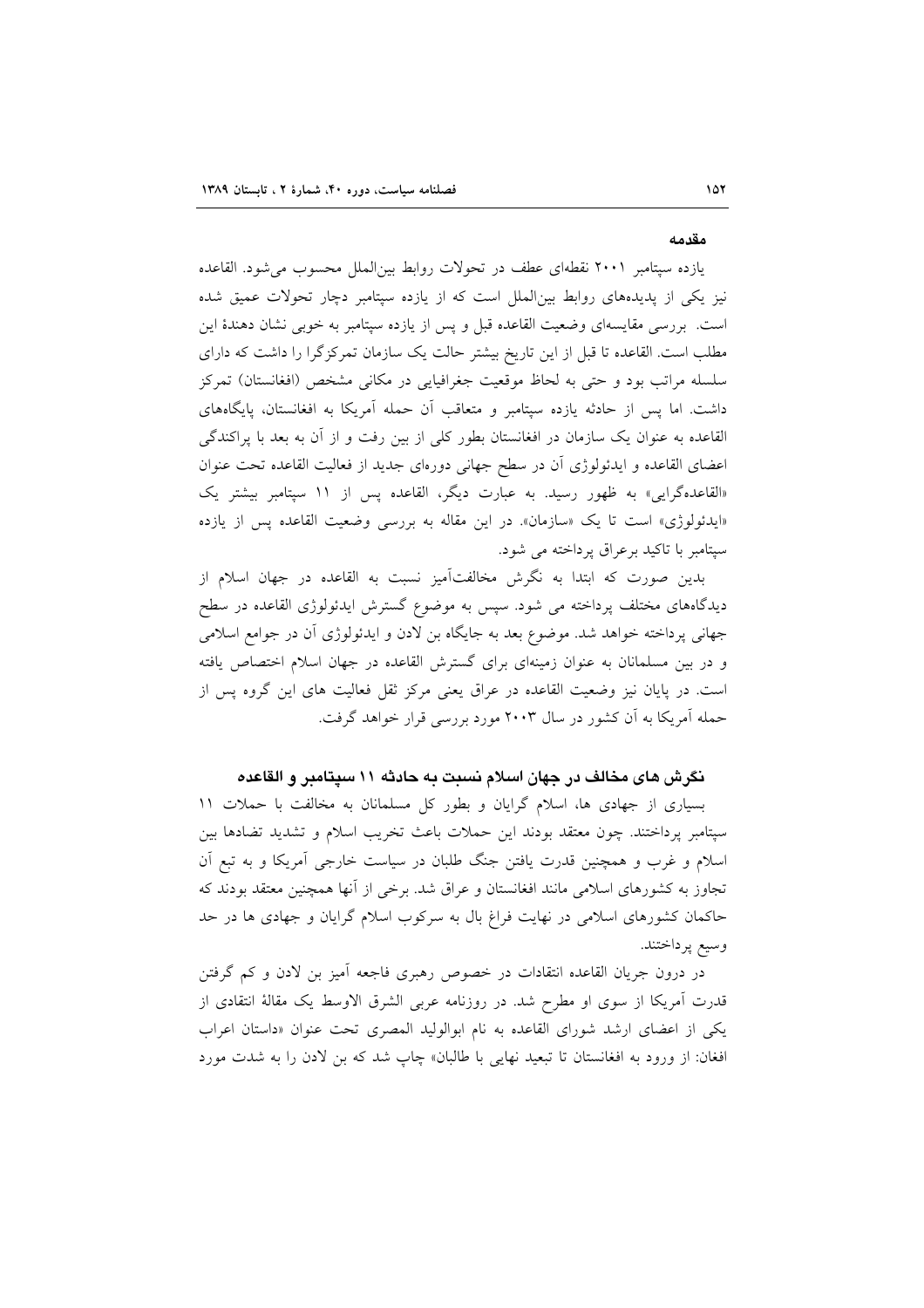انتقاد قرار داد. در این مقاله المصری، بن لادن را متهم می کند که یک ساختار قبیلگی درست کرده و به انتقادات دیگران توجه ندارد. از نظر او بن لادن قدرت آمریکا را دست کم گرفته است. او موضوع شکست آمریکاییها در بیروت در سال ۱۹۸۳ و در سومالی در سال ۱۹۹۲ را که بن لادن به آنها افتخار می کند شرمساری می خواند و معتقد است آمریکا در تلافی همین شکست ها هم طالبان و هم القاعده را به نحو فجیع سرکوب کرد (الشرق الاوسط، ۸ و۹ دسامبر۲۰۰۵).

از نقدهای قابل توجه دیگری که پس از یازده سپتامبر به جریان جهادی به طور کل و جهادی های بین المللی به طور خاص مطرح شد نقد جماعت اسلامی مصر است. از اوایل سال ۲۰۰۲ رهبران زندانی جماعت کتابهایی منتشر کردند که از خود و عقاید خشونت گرای قبل انتقاد کردند. اَنها یک گفتمان جدید را بر اساس مشارکت مسالمت اَمیز با دولت و جامعه مطرح کردند. اَنها اقرار کردند که جهاد یک تکلیف عینی است که علمای اسلامی صالح باید دستور آن را صادر کنند و نه یک تکلیف شخصی. به عبارت دیگر آنها پذیرفتند که جهاد قوانین و قواعد پیچیده خاص خود را دارد و نباید به سادگی دست به جهاد زد. کرم زهدی، رئيس مجلس مشورتي «جماعت» و ابراهيم عبدالله، نظريه پرداز «جماعت»، در مصاحبه با روزنامه الشرق الاوسط اذعان كردند كه سازمانشان در خصوص حمله عليه مقامات مصرى دچار اشتباه شده و أنها حق اعلام جهاد نداشته اند (الشرق الاوسط، ۱۵ و ۱۶ ژوئیه۲۰۰۲).

جريان اصلي اسلام گرايان يعني اخوان المسلمين و افراد مستقل مذهبي و روحانيون، حملات القاعده به ایالات متحده را برای اسلام و مسلمانان مضر اعلام کردند. اکثر علمای مسلمان جهاد را یک تکلیف جمعی دفاعی تحت شرایط خاص می دانند و نه یک تکلیف شخصی و تهاجمی علیه غیر نظامیان. شیخ محمد سید الطنطاوی، امام بزرگ دانشگاه الازهر، از نخستین روحانیونی بود که القاعده و ایدئولوژی أن را محکوم کرد. یکی دیگر از علمای مسلمان به نام یوسف القرضاوی با صدور فتوایی در ۱۳ سپتامبر ۲۰۰۱ جهاد را غیر قانونی اعلام کرد و القاعده را محکوم کرد. او معتقد است که کشتار غیر نظامیان در نیویورک را به هيچ نحوي نمي توان توجيه كرد (http://www.islam-online.net).

اسلام گرایان مدرن و روشنفکر نیز قاعدتاً حملات القاعده را مورد انتقاد قرار میدهند؛ طارقالبشری، یک حقوقدان و تاریخ نگار، حمله یازده سپتامبر را انحرافی عجیب از الگوی تاریخی جنبش مقاومت ملی در جهان اسلام می داند. حملات مزبور از نظر او به نحوی خطرناک منازعه بین اسلام و غرب را گسترش داده است(quoted from Gerges, 2005, p. 241) البته نباید از نظر دور داشت که گرچه بسیاری از اسلام گرایان، تروریسم را رد می کنند اما ايالات متحده را مسوول جنگ غيرمستقيم عليه مسلمانان مي دانند. آنها معتقدند مسلمانان راهی جز مقاومت علیه تجاوز ندارند. البشری ایالات متحده را به تجاوز علیه مسلمانان در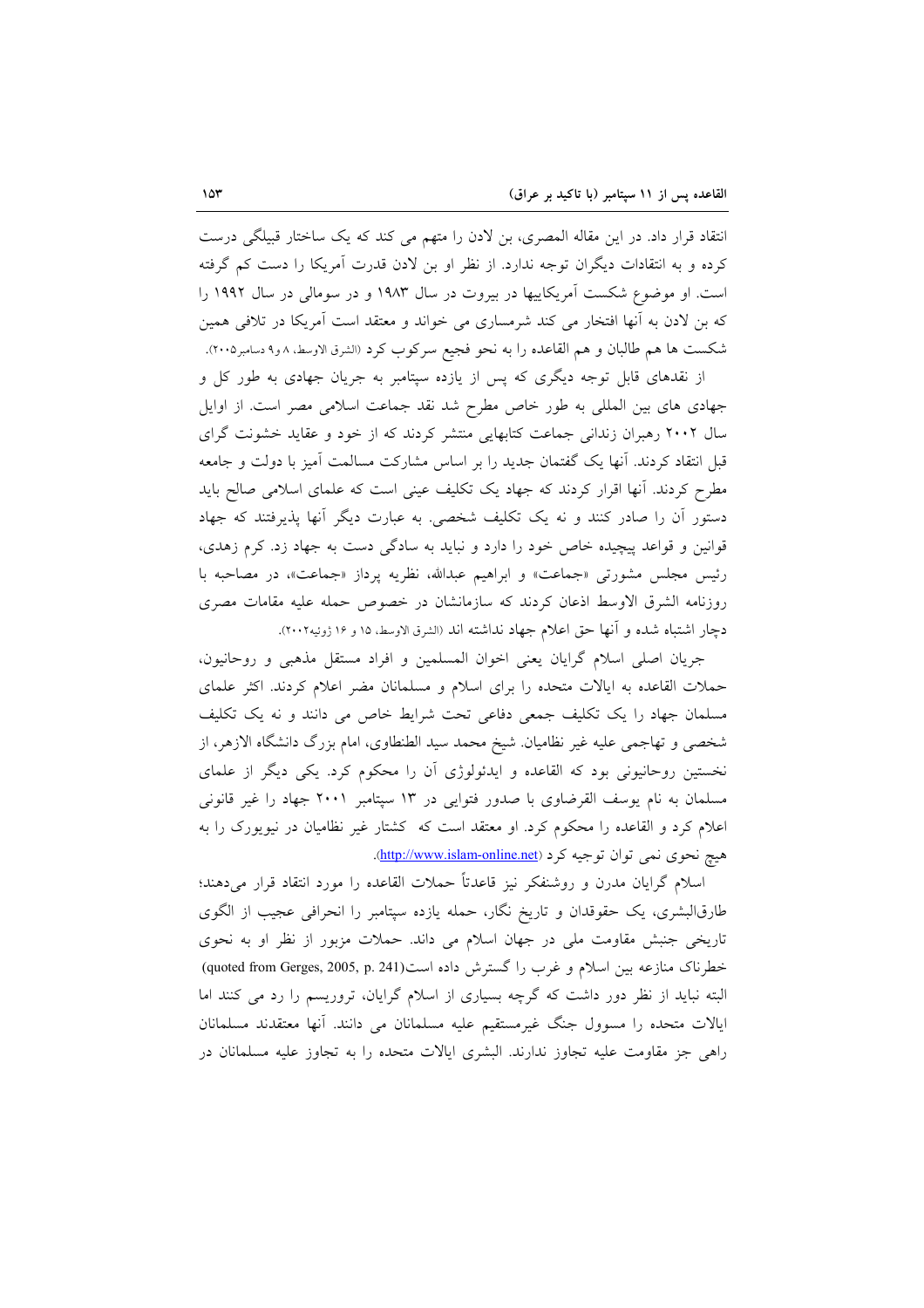فلسطین افغانستان و عراق متهم می کند و حتی از مسلمانان می خواهد که در برابر آمریکا مقاومت كنند (Ibid).

احمد كمال ابوالمجد، يك اسلام گراي ليبرال برجسته، در مقاله انتقادي تحت عنوان «تروریسم، اسلام و آینده نظام بین الملل» به ساختار شکنی القاعده می پردازد. او معتقد است در اذهان بسیاری از غربی ها، اسلام مترادف تروریسم است و این دین بزرگ به یک «مسئله امنیتی» تقلیل یافته است. او اسلامگرایان خشونت طلب و جهادی را مسوول مسموم کردن اذهان غرب وتشديد خصومت ها عليه مسلمانان مي داند ( 342 .bid). رضوان السيد، يك محقق تحصیلکرده الازهر معتقد است جنایتی که در نیویورک و واشنگتن رخ داد یک رسوایی و یک شرم بود و دلالت بر شکست اعراب در اصلاح نظام سیاسی و مذهبی و همچنین دلالت بر شکست اعراب در ساختن روابط سالم و عادی با بقیه دنیا داشت ( Did., 243).

بدون شک این اقدامات جهادی های سابق و دیگر نیروهای اسلام گرا در مخالفت با القاعده در كاهش اعتبار و مشروعيت القاعده در بين مسلمانان تأثير داشته است اما واقعيت نشان می دهد که خیلی هم نباید نسبت به این وضعیت خوش بین بود. حادثه یازده سپتامبر از نگاهی دیگر به گسترش ایده های القاعده در سراسر جهان اسلام و تقویت و تشجیع جهادیها انجاميد. با افول فرماندهي رسمي و ساختار كنترلي القاعده اين سازمان به سمت ارتباطات گسترده و شاخه های منطقه ای با طراحی عملیاتی کمتر متمرکز رفت.

### «القاعده گرايي» پس از ۱۱ سپتامبر

بعد از حمله یازده سپتامبر و به تبع آن حمله آمریکا به افغانستان در سال ۲۰۰۱ اعضای القاعده پراکنده شدند. برخی از آنها کشته و برخی توسط دولت آمریکا یا دیگر دولت ها در جریان جنگ علیه تروریسم دستگیر شدند. اما آنها که به دام نیفتادند هر کدام به کشورهای دیگر رفتند و برای خود گروه هایی تشکیل دادند. برخی از آنها از بن لادن خط می گیرند و برخی فقط او را رهبر نمادین خود می دانند. برخی نیز شیوه القاعده و برنامه کاری آن را ادامه می دهند اما تحت کنترل آن نیستند. در واقع پس از یازده سپتامبر جبهه جهاد جهانی به یک حالت هرج و مرج طلبانه و پر از تنوع و اختلاف روی آورده است. هسته مرکزی شبکه القاعده و تشکیلات أن در اثر اقدامات نظامی، امنیتی و اطلاعاتی از بین رفته یا بهتر است بگوییم تضعیف شده است. اما آنچه بیشتر از هر زمان دیگری قویتر شده است ایده القاعده است (Burke, 2004, p. 14).

جیسون برک در کتاب خود مراحل تکامل القاعده را به سه مرحله تقسیم کرده که در هر کدام القاعده معنای خاص خود را دارد: مرحله اول از سال ۱۹۸۹ تا ۱۹۹۶ را شامل می شود و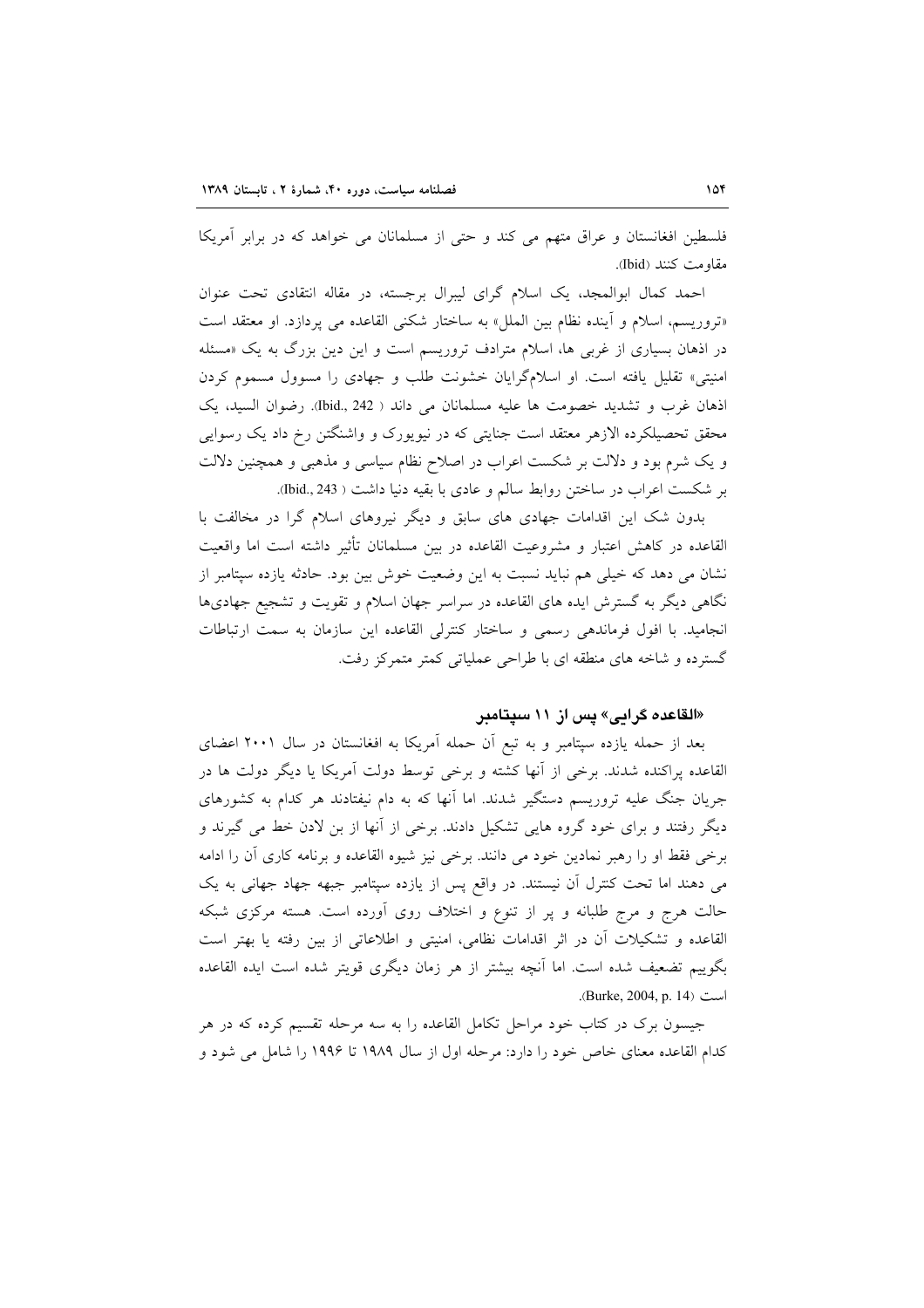القاعده به معنای «پیشگام» است؛ پیشگام جنبش های آزادیخواه و استقلال طلب اسلامی در سراسر جهان. هدف القاعده در این مرحله هدایت جنگ علیه شوروی به سوی خارج از افغانستان و ادامه آن در دیگر سرزمین هایی مثل فلسطین، کشمیر، چچن و غیره بود. همچنین در میدان نبردی دیگر القاعده به هدایت و رهبری مبارزه در داخل کشورهای اسلامی علیه رژیم های «سکولار» محلی می پردازد. مرحله دوم که از سال ۱۹۹۶ تا یازده سپتامبر ۲۰۰۱ را شامل می شود و القاعده به معنای «پایگاه» است. پس از صدور «اعلامیه جهاد» از سوی بن لادن یک پایگاه یا هسته مرکزی و زیر ساختار آموزشی برای جنگجویان مسلمان در افغانستان ایجاد شد تا به جهاد بین المللی علیه غربیها به رهبری آمریکا و کمک به مسلمانان تحت ستم در سراسر جهان بپردازند. مرحله سوم نیز از یازده سپتامبر به بعد را شامل می شود و القاعده از اين به بعد به معنى «حكم و قاعده» است. يعني پس از ويراني پايگاه هاي القاعده در افغانستان در جريان حمله آمريكا به افغانستان، القاعده در سراسر جهان پراكنده شد و ايدئولوژي آن در سطح جهان گسترش یافت. برک اضافه می کند که اکنون هر کس ایده القاعده را دارد عضو القاعده محسوب می شود (Ibid., pp. 8-14). القاعده در مرحله تکامل خود پس از یازده سپتامبر به یک سازمان بسیار منعطف با قابلیت دسترسی جهانی تبدیل شده است. هیچ سازمان تروریستی تا بحال به لحاظ پیچیدگی و شکنندگی و دسترسی جهانی مثل القاعده نبوده است .(Kurth Cronin, 2006, p. 33)

از بعد نظری نمی توان با دیدگاههای تقلیل گرا و خطی شبکههای پیچیدهٔ القاعده را توضیح داد. به عبارت دیگر باید دیدگاهی را اتخاذ کنیم که بتواند پیچیدگیها و ابهامات این شبکهها را توضيح دهد. برخي در اين خصوص «نظريهٔ پيچيدگي» (complexity theory) را مطرح کردهاند. مطابق این نظریه تعاملات باعث رفتار جمعی میشود و برای فهم روابط پیچیده سیستم باید رفتار هر کدام از واحدهای سیستم را با هم در نظر گرفت. طبق نظریه مزبور با توجه به افزایش ارتباطات و اطلاعات در عصر جهانی شدن در اثر تکنولوژیهای پیشرفته، متدلوژی تقلیل گرا قادر به تبیین وقایع موجود نیست. دو تن از طرفداران این نظریه به نامهای ماریون و یول بین معتقدند که سیستمها و شبکههای متکامل با سیستمهای سلسله مراتبی و هرمی فرق دارند. به نظر آنها شبکههای پیچیده سه ویژگی دارند: شکل گیری (emergence)، خود تنظيمي(self-regulation) و انعطاف يذيري (flexibility) (Marion & Uhl-Bien, 2002, p. 4). شکل گیری پدیدهای است که مطابق آن کارگزارانی با اهداف مشترک به ایجاد گروه و شبکه اقدام مي كنند. پس شبكههاي پيچيدهٔ يوپا به صورت خودجوش به وجود مي آيند و نه از طريق یک مرکز اطلاعاتی مشخص.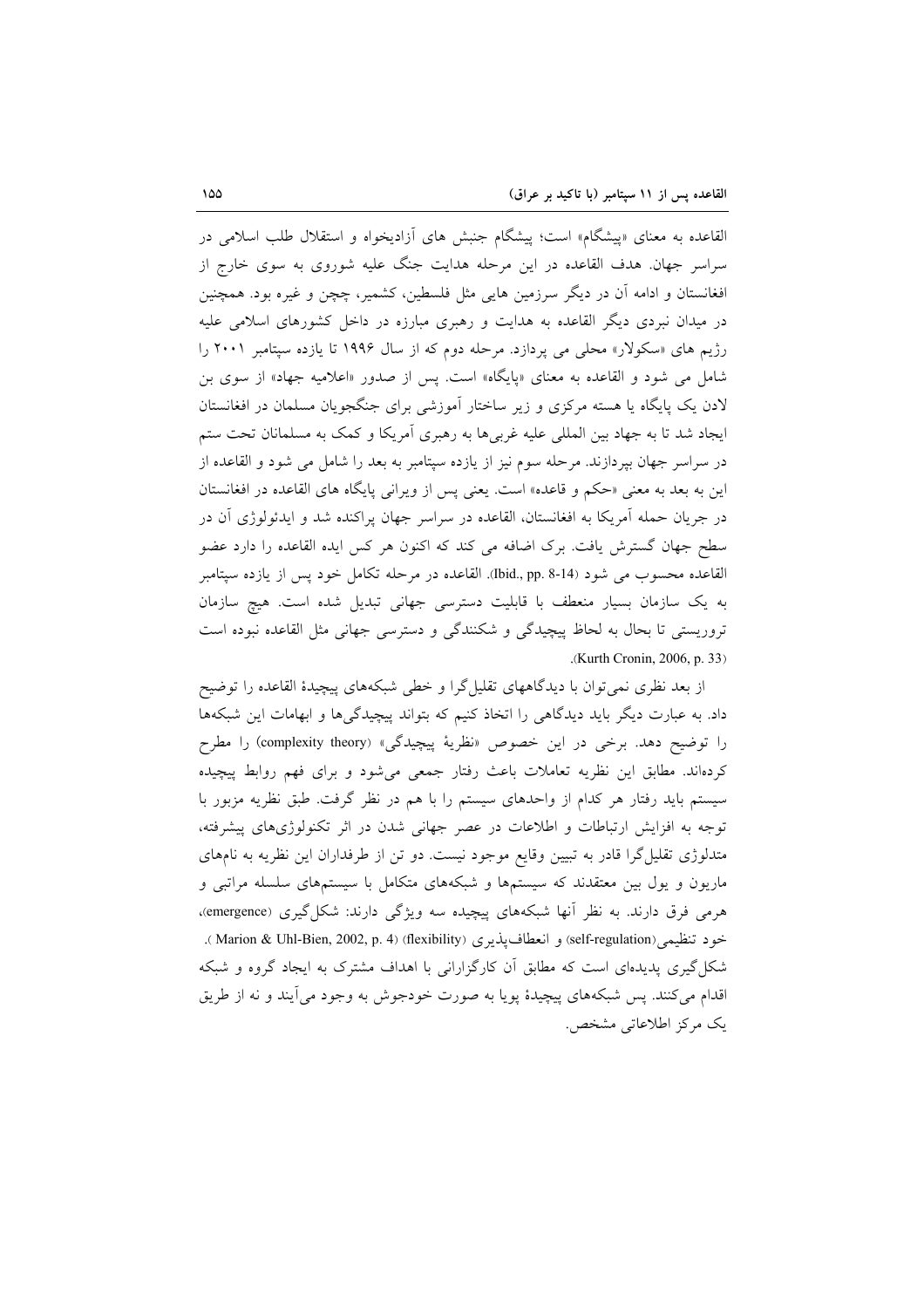به نظر استوارت کافمن خودتنظیمی ویژگی اساسی شبکههای مذکور است که از پنج عنصر تشکیل می شود: سازگاری یا تطابق، همارتباطی، پیوند، اجتماع و انعطاف. سازگاری یعنی اینکه این شبکهها بر اساس نیازهای کارگزاران و تأثیرات محیطی دائماً در تحول\ند. این کار از طریق مصالحه یا رقابت صورت میگیرد که همان هم|رتباطی است؛ یعنی هر کارگزار روابط خود با دیگران را یا می پذیرد، یا رد می کند و یا تغییر می دهد. پیوندهای متقابل کارگزاران هم عنصر مهم این شبکههاست. این پیوندها می تواند به سه صورت ضعیف، متوسط و محکم باشد. طبق فرایند اجتماع یا انباشت، کارگزاران یک گروه با کارگزاران گروه دیگر ارتباط برقرار می کنند. این فرایند اصلاً به صورت سلسله مراتبی نیست. برعکس کاملاً منعطف و مرکزگریز است. این شبکهها زنجیرههای چندگانهای را برای تحقق اهداف تشکیل میدهند. عناصر خودتنظیمی باعث می شود که یک شبکه پیچیده بتواند مثل ویروس عمل کند و به طور خودجوش با ييداكر دن فرصت يخش شود (1,904 quoted from Beech, 2004, pp.

مطابق این نظریه شبکههای پیچیده برعکس سازمانهای سلسله مراتبی در تمام فرایندهای خود به صورت خودجوش عمل میکنند و ابدعات از پایین به بالا صورت میگیرد نه اینکه از یک مرکز رهبری مشخص از بالا. موفقیت یک شبکه پیچیده و منعطف به سه عامل بستگی دارد: داشتن موجودیتهای شخصی چندگانه، داشتن نیاز مشترک برای ایجاد تعامل و ایجاد موازنه بین پیوندهای ضعیف، متوسط و محکم. هر چه منافع و نیازها گسترده، ضروری و فوری باشد شبکه بزرگتر و موفقتر خواهد بود. همچنین شبکههای مبتنی بر پیوندهای محکم آسیبپذیرترند. چون وقتی به یک بخش از آن آسیبی برسد کل شبکه آسیب می بیند. القاعده یک شبکه پیچیده، منعطف و یوپاست.

القاعده پس از، از دست دادن پایگاههای خود در افغانستان از طریق روابط بسیار ضعیف و منعطف با جهادیهای محلی در کشورهای مختلف جهان به حیات خود ادامه می دهد. ایده القاعده اکنون در سراسر جهان گسترش یافته است. گروه های مختلف جهادی محلی با بهره گیری از یک ایدئولوژی مشترک به طور مستقل دست به اقدامات تروریستی می زنند. برای همين برخي براي توضيح القاعده در دورهٔ جديد از عبارات «القاعده جديد» يا «القاعده ٢» يا «جنبش القاعده» استفاده می کنند (Cruickshank & Hage, 2007, p. 2).

القاعده روابط راهبردی و تاکتیکی با چندین گروه اسلامی تروریستی و چریکی اسپایی و عربی دارد. این ارتباطات پیچیده به القاعده توانایی دسترسی جهانی و منابع جهانی برای هدف قرار دادن دشمن داده است Gunaratna, 2002, p. 45). از جمله گروه های مرتبط با القاعده می توان به گروه «جهاد» و «جماعت اسلامی» مصر، «حرکه الانصار»، «البدر»، «حرکه الجهاد»، «جيش المحمد»، «جماعه العلماء»، «حزب المجاهدين» ياكستان، «لشكر طيبه»، «جيش محمد»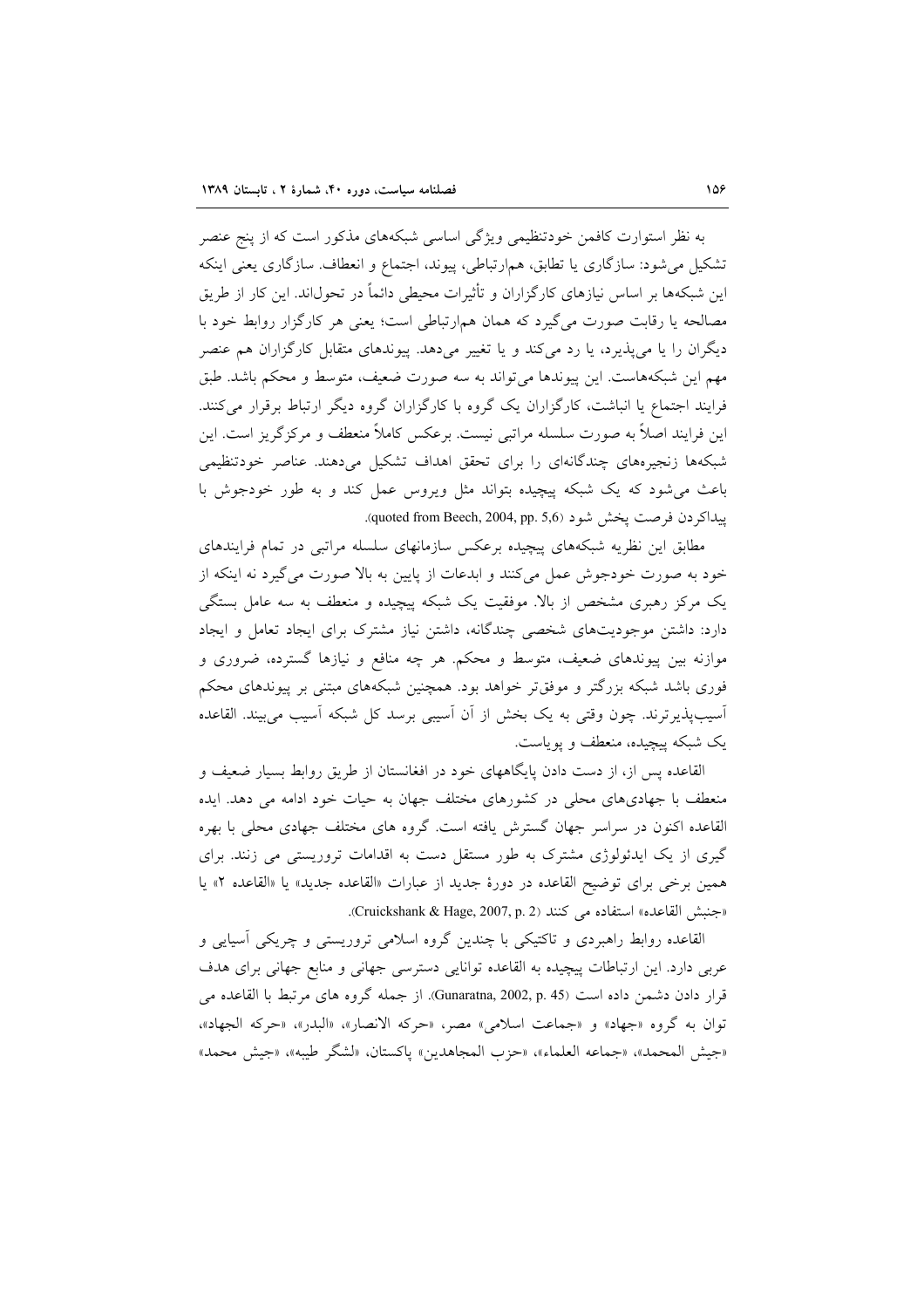كشمير، «حزب الله لبنان»، «حماس» و «جهاد اسلامي» فلسطين، «بيت الامام» اردن، «جنبش اسلامي» ازبكستان، «الجهاد» بنگلادش، «الجهاد» يمن، «گروه اسلامي مسلح الجزاير»، «جماعت اسلامی» لیبی، «جبهه اَزادیبخش اسلامی مورو» در فیلیپین، «گروه ابوسیاف» در فلیپین، «الاتحاد» سومالي و «جامعه علماي افغانستان» اشاره كرد(Yonah & Swetnam, 2001, p. 20

گوناراتنا معتقد است که القاعده پس از حملات سیتامبر به گونه ای رشد یافته که می تواند بدون فرماندهی مرکزی به اجرای عملیات بپردازد. گروه های محلی و منطقه ای با ارتباط های سری ضعیف اجرای عملیات را به عهده می گیرند. تجزیه و پخش شدن القاعده به لحاظ کارکردی هم در زیر ساخت ها و هم در شبکه ها، امنیت عملیاتی آن را تا حد بالایی تضمین می کند. شبکه سلولی القاعده در برابر نفوذ دستگاه های اطلاعاتی مقاوم است، چون سلسله مراتبي نيست تا نفوذ در داخل أن أسان باشد (Gunaratna, 2002, p. 10, 11).

القاعده پس از فرویاشی پایگاه هایش در افغانستان، راهبرد خود را به سمت اتکاء بر گروه ها و سازمانهای افقی تغییر داده است. برخی برای فهم القاعده آن را به عنوان حلقه های چند لايه توصيف كرده اند؛ حلقه داخلي از هسته مركزى سازمان القاعده تشكيل شده است كه از چند عضو وفادار قسم خورده تشکیل میشود. حلقه دوم از چندین هزار نیروی جهادی که در اردوگاه های تروریستی افغانستان آموزش دیده اند و حلقه های بیرونی از مسلمانانی تشکیل شده است که با دیدگاه خاص بن لادن در مورد غرب به عنوان دشمن مشترک اسلام و جهاد با آن موافقت دارند (Bunker, 2006, p. 121).

اینترنت یکی از مهمترین ابزاری است که برای گسترش عقاید القاعده از سوی نیروهای جهادی مورد استفاده قرار گرفته است. از طریق اینترنت پیامها، فتواها، هشدارها و آموزش اعضای أینده در سطح وسیع انتشار می یابد. جنبش القاعده یا جنبش جهاد جهانی به طور موفق از ابزار جهانی شدن و وسایل ارتباطی و اطلاعاتی برای ارتباط با مخاطبان بسیار شامل اعضای بالقوه جدید، حامیان فعال، طرفداران منفعل، شاهدان بی طرف، دولت های دشمن و قربانيان احتمالي استفاده كرده است (Kurth, 2006, p. 135).

در ۵ سال اخیر وبگاه هایی که پیام های اسلامگرایان را انتشار داده اند بین ۳ تا ۲۰ هزار بوده است(Atran, 2006, p. 135). از جمله این وبگاه ها می توان به «معالم الجهاد دات کام»، «الندا دات كام»، «الانصار دات كام»، «الفردوس دات كام» و «صوت الجهاد دات كام» اشاره كرد. وبگاههای جهادی وابسته به القاعده دارای بخشهای مختلف می باشند؛ به عنوان مثال، بخش «مذهبي» كه شامل فتاوى و تفاسير مختلف از آيات و احاديث راجع به جهاد و شهادت است. در بخش مربوط به کیفیت «جهاد» اعضای بالقوه به پیوستن به مبارزه علیه آمریکا و رژیم های فاسد در منطقه تشویق می شوند. در این بخش تاکتیک ها و تکنیک های مبارزات چریکی و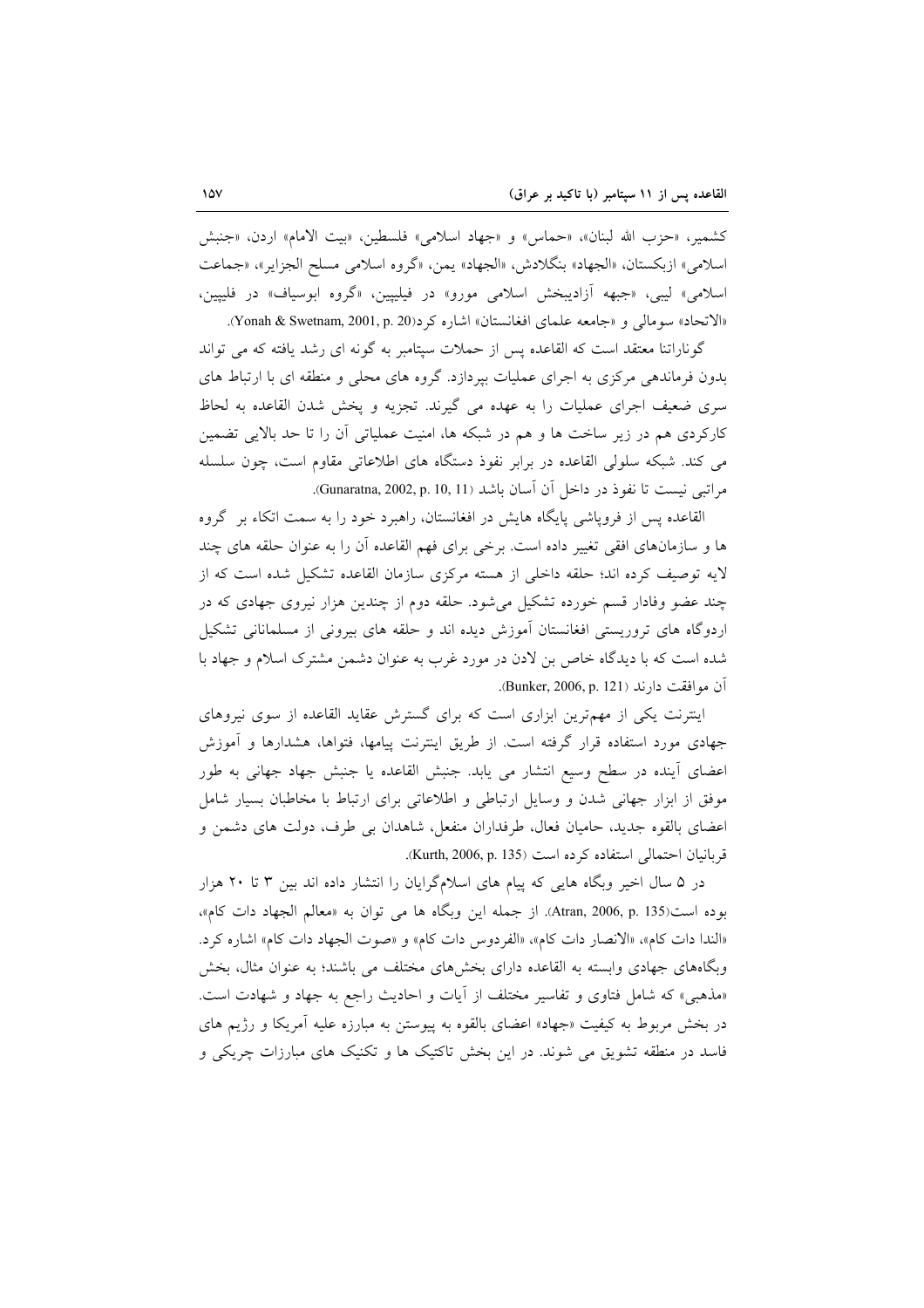تروریستی از جمله چگونگی ساخت وسائل انفجاری و نحوه استفاده از آنها آموزش داده می شود. مجموعه های گردآوری شده در مورد «شهدا» و آخرین خواسته ها و آمال آنها اغلب به شکل تصویر و یا ویدئو نیز از بخش های دیگر در این وبگاه ها می باشد.

وبگاه های جهادی به مسلمانان جوان منزوی این اجازه را می دهند که در یک شبکه جهانی از مردم همفکر مشارکت و برای مبارزه علیه دشمن مشترک تلاش کنند. جهاد «آنلاین»، تروریست های منزوی و پراکنده به لحاظ جغرافیایی را در اجتماعات افراط گرایی فراملی به هم پیوند می دهد که با هم جنبش جهاد جهانی را به وجود می آورند.

اقدامات تروريستي القاعده اكنون توسط شبكه هاي «خودسازمان» يافته از دوستان و نزدیکان صورت می گیرد که برای اجرای حملات دور هم جمع می شوند و پس از اجرای عملیات ناپدید و پراکنده می شوند تا به گروه های جدید شکل دهند(Ibid). شبکه القاعده به قول پل پیلار چیزی شبیه به اینترنت است؛ یک پدیده فراملی که در سالهای اخیر رشد یافته و برخی مردم برای اهداف خود از آن استفاده می کنند اما هیچ کس بر آن مالکیت ندارد و آنرا كنترل نمي كند (Pillar, 2001, p. 55).

و اما عوامل موفقیت القاعده چیست؟ القاعده از هر سه عنصر اساسی که قبلاً ذکر کردیم برخوردار است؛ یعنی اولاً، از گروه های خود جوش با منافع مشترک تشکیل شده است. ثانیاً، این گروه ها به صورت ضعیف، متوسط و محکم به هم پیوند دارند. ثالثاً، القاعده از فقدان راهحلهای جایگزین کارآمد هم سود می برد. منافع القاعده با عقاید بسیاری از مسلمانان و اعراب مخالف سیاستهای آمریکا مطابقت دارد. برخی از این عقاید عبارتند از: مخالفت با حضور نظامی آمریکا در عربستان، مخالفت با حمایت آمریکا از رژیمهای فاسد و سرکوبگر خاورمیانه، مخالفت با سیاستهای آمریکا در عراق و افغانستان و حمایت از اسرائیل.

## محبوبیت بن لادن در سطح جهانی پس از ۱۱ سپتامبر

بن لادن که چهره یک تروریست دیوانه و خطرناک را از او در رسانه های غربی به تصویر می کشند بعد از حملات ۱۱ سیتامبر و تبلیغات علنی از طرف شبکه تلویزیونی الجزیره در کشورهای عربی و غیرعربی مسلمان، به ویژه در بین گروه های افراطی به یک اسطوره یا قهرمان تبدیل شده است. جوانان زیادی در کشورهای مسلمان با پیراهن هایی که تصویر بن لادن را برخود دارد در تظاهرات علیه آمریکا شرکت میکنند. از زمانی که بوش واژه جنگهای صلیبی را در مورد جنگ جدید علیه تروریسم به کار برده است برخی مسلمانان بن لادن را با صلاح الدین ایوبی، چهره بارز جنگ های صلیبی، مقایسه می کنند. او حتی در آمریکای لاتین هم که احساسات ضد آمریکایی در آنجا قوی است محبوبیت دارد. در آنجا برخی او را چه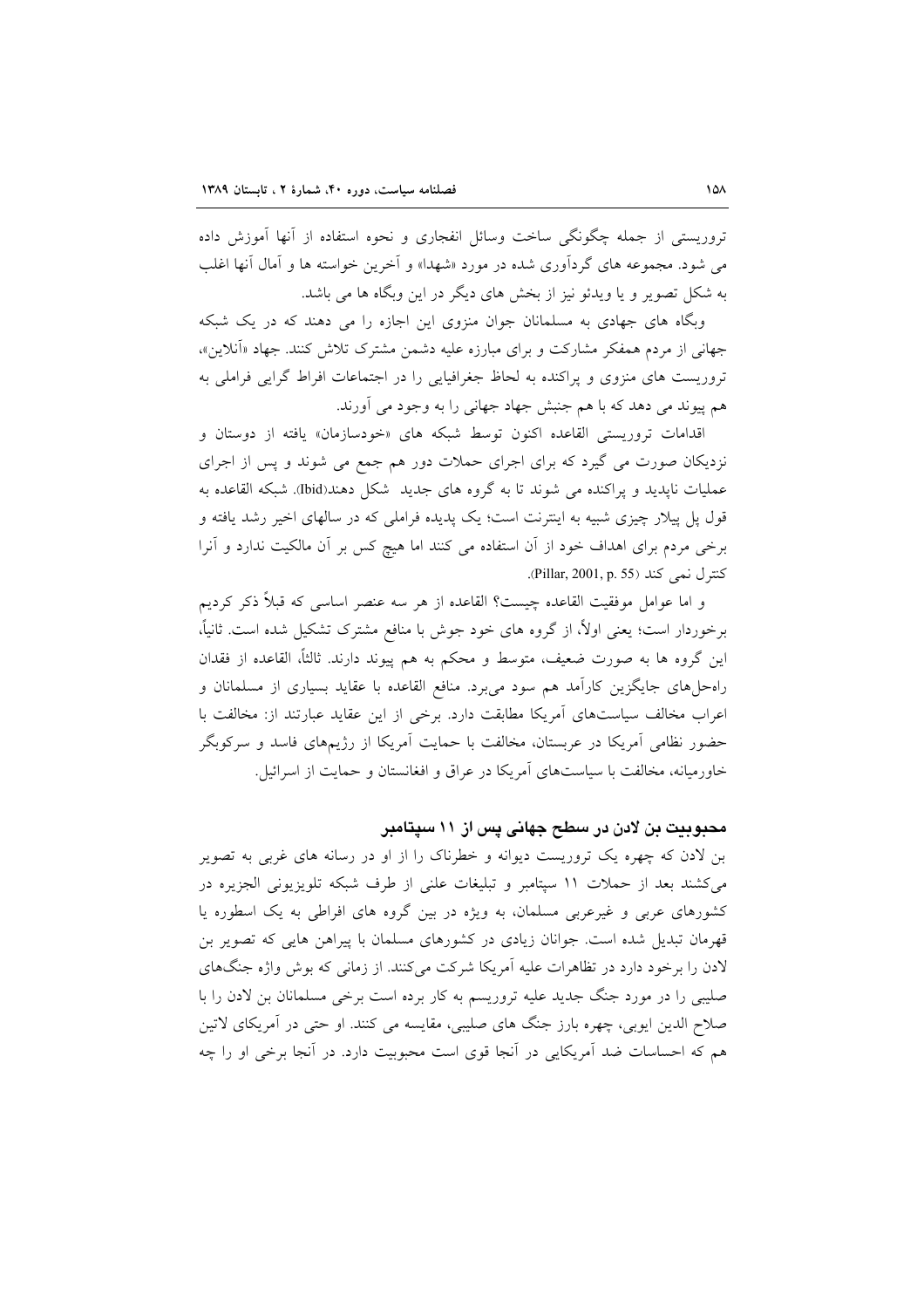گوارای جدید می نامند. تعداد پیروان و طرفداران او در کشورهای جنوبی و شرقی خلیج فارس بخصوص زادگاه او، عربستان، بیشتر از نقاط دیگر جهان هستند (طلوعی، ۱۳۸۰، ص ۹۴).

پس از ۱۱ سپتامبر جو کلی حاکم بر جریان اسلام گرایی افراطی با نوعی احترام و تحسین نسبت به بن لادن به عنوان کسی که می خواهد جلوی آمریکا بایستد همراه بوده است. در مصر و پاکستان تصاویر بن لادن در شکل یک غازی(جنگجوی مقدس) اسلامی توسط جوانان خشمگین در تظاهرات گسترده علیه حملات موشکی آمریکا به افغانستان در سال ۲۰۰۱ حمل می شد. در قهوه خانه ها و روی ماشین ها از مالزی تا مراکش نیز چنین تصاویری زیاد به جشم می خورد(Burke, 2004, p. 181).

گوناراتنا در مورد افزایش محبوبیت مردمی بن لادن در کشورهای اسلامی می گوید:

«اسامه به عنوان سمبل مقاومت در برابر ایالات متحده و قهرمان در جوامع اسلامی از یاکستان تا اندونزی، از نیجریه تا مصر شناخته می شود. اکنون سخنان بن لادن از طریق نوارهای ضبط صوت و ویدئویی و لوح های فشرده در جوامع اسلامی پخش می شود. پوسترها و تبی شرت های دارای تصویر او همه جا قابل رؤیت است. لباس ها و لوازمی که عکسها و حرفهای بن لادن روی آنها وجود دارد گسترش یافته است. در مالزی و اندونزی تعداد کسانی که فرزندان خود را با نام اسامه نام گذاری می کنند افزایش یافته است. در نیجریه پس از حملات سپتامبر از هر ده نفر هفت نفر اسم اسامه بر فرزندان خود می گذارند» .(Gunaratna, 2002, p. 52)

بروس ریدل نیز معتقد است عقاید بن لادن اکنون بیش از هر زمان دیگری طرفداران خود را در سطح جهانی جذب می کند، به نحوی که شکست آن امروزه دشوارتر از چند سال پیش است. او ادامه می دهد که «اهداف و استراتژی بن لادن همچنان به قوت خود باقی است. بن لادن معتقد است ایالات متحده آمریکا باید در سطح جهانی مانند شوروی تبدیل به یک قدرت ورشکسته شود و بعد از شکست این دشمن دور، القاعده بر دشمن نزدیک یعنی اسرائیل و رژیم های فاسد مصر، اردن، پاکستان و عربستان سعودی تمرکز کند»(Riedel, 2007, pp. 24,25).

در چنین فضایی هر فردی که افکار تندرو اسلامی داشته باشد می تواند یک عضو بالقوه القاعده باشد. القاعده در چنین فضایی نیاز به تلاش چندانی برای عضو گیری و آموزش اعضا ندارد. همه گروه های ناراضی اسلامی می توانند عضو القاعده باشند و ایدئولوژی آن را که در سراسر جهان گسترش بافته فراگیرند و مطابق آن عمل کنند.

مواردی از حملات تروریستی انتحاری نیروهای جهادی پس از ۱۱ سیتامبر خشن ترین و وحشتناکترین شکل تروریسم در جهان امروز از سال ۲۰۰۰ به بعد رخ داده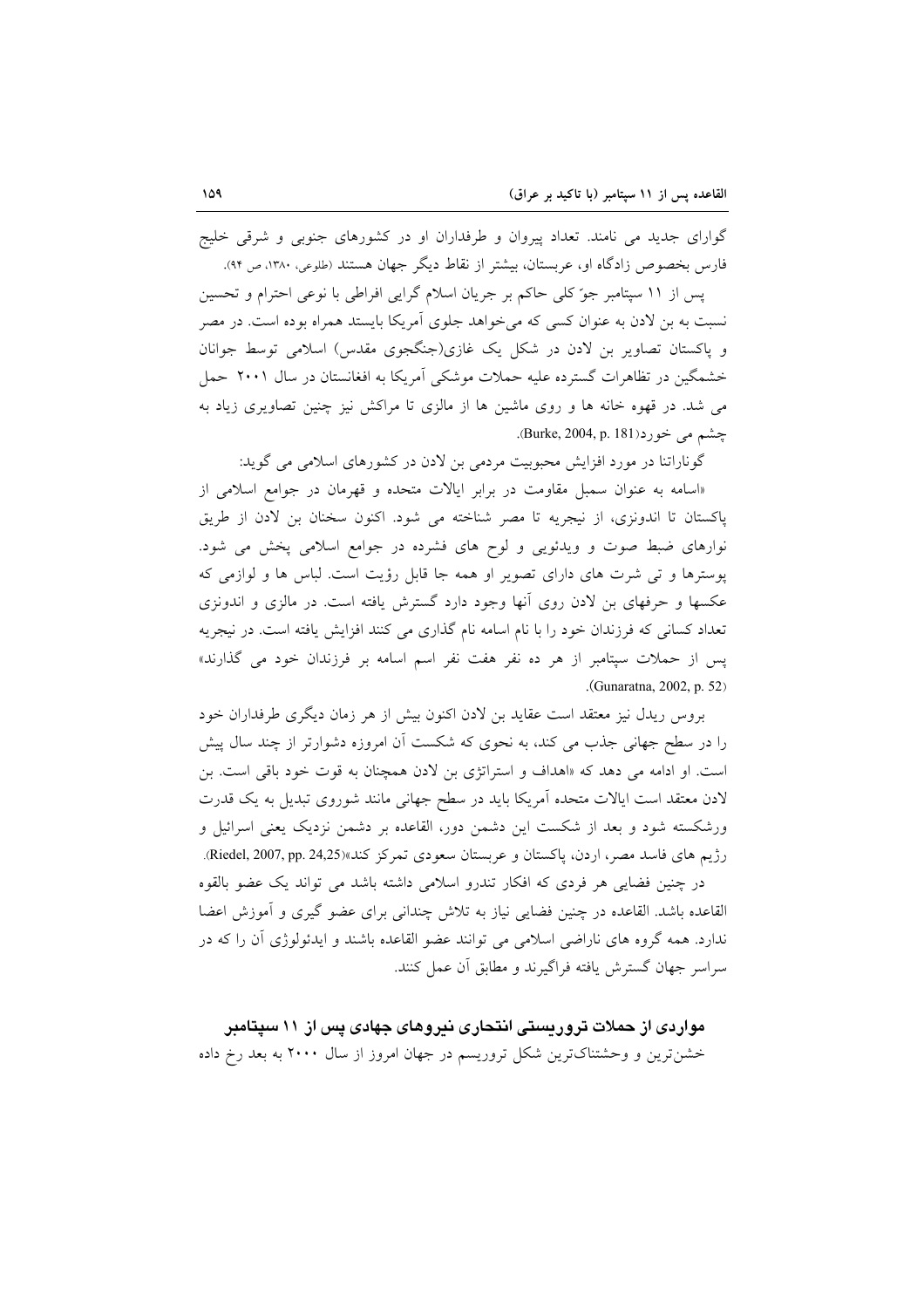است. از سال ۲۰۰۰ تا ۲۰۰۴ حدود ۴۷۲ حمله تروریستی در ۲۲ کشور جهان رخ داده که بیش از ۷ هزار کشته و دهها زخمی برجای گذاشته است. این حملات اکثرا توسط گروه های اسلام گرا تحت عنوان نیروهای جهادی و به شکل انتحاری بوده است. بروس هافمن، از محققان تروریسم در موسسه تحقیقاتی «رند» (RAND Institute) ، در یافته که ۸۰ درصد حملات انتحاری از سال ۱۹۶۸ به این طرف پس از حادثه یازده سپتامبر رخ داده است که از هر ۳۵ مورد ۳۱ مورد آن را نیروهای جهادی اسلامی انجام داده اند (Hoffman, 2005, p. 24). بیشترین این حملات انتحاری در سال ۲۰۰۵ رخ داده است. دلیل آن هم حملات تروریستی در عراق است. در آنجا به تنهایی بیش از یک حمله در روز صورت می گیرد ,Macdonald, 2005)  $(p. 87)$ 

عملیات تروریستی پس از یازده سپتامبر، به ویژه در دو سه سال اخیر در عراق، مصر، عربستان، ترکیه، مراکش، اسپانیا و انگلیس نشان می دهد که گروه های محلی شبه مستقل اکنون به طور خودجوش حملاتی را به اسم القاعده انجام می دهند. در طول سال ۲۰۰۲ بسیاری حملات موفق تروریستی از سوی هواداران القاعده در کشورهای مختلف روی داد. از اقدامات تروریستی سال ۲۰۰۲ می توان به انفجار کامیون پر از بمب در یک کنسیه قدیمی یهودی در تونس در ماه مارس که ۱۴ آلمانی، ۵ تونسی و یک فرانسوی در آن کشته شدند، بمب گذاری های انتحاری ماه می و ژوئن در کراچی که ۲۶ کشته داد، بمبگذاری بالی در اکتبر که ۲۰۲ کشته داد و بمب گذاری در مومباسا (کنیا) که ۱۶ کشته داد اشاره کرد .(http://www.infoplease.com)

در فوریه ۲۰۰۳ یک نوار منتسب به بن لادن از شبکه الجزیره یخش شد که خواستار انجام عملیات انتحاری در جاهای مختلف و از جمله مراکش و عربستان شد. از جمله حملات انتحاری گروه های جهادی در سال ۲۰۰۳ می توان به حمله انتحاری ماه می در مجتمع مسکونی غربیها در ریاض (۳۴ کشته)، انفجار در یک مجتمع مسکونی در ریاض در ماه نوامبر (۱۷ کشته)، حمله انتحاری ماه اوت در هتل ماریوت جاکارتا (۱۲ کشته و ۱۵۰ زخمی)، بغداد (۲۲کشته) و دو بمبگذاری همزمان در دو کنیسه در استانبول در تاریخ ۱۵ و ۲۰ نوامبر (اولی ۲۵ کشته و دومی ۳۲ کشته) اشاره کرد (Ibid).

بمب گذاری های راه آهن مادرید در تاریخ مارس ۲۰۰۴ مهمترین حمله تروریستی القاعده در ارویا بود که ۱۹۱ کشته و بیش از ۱۵۰۰ زخمی بر جای گذاشت (Ibid). به اعتقاد بازرسان اين حمله توسط يک شبکه چند مليتي از وفاداران القاعده صورت گرفته است ,Gerges, 2005) p. 247) این حمله را یازده سپتامبر اروپا می دانند. از دیگر حملات تروریستی سال ۲۰۰۴ می توان به حمله تروریستی ماه می به ادارات شرکت نفت سعودی در الخبار(۲۲ کشته)، اعدام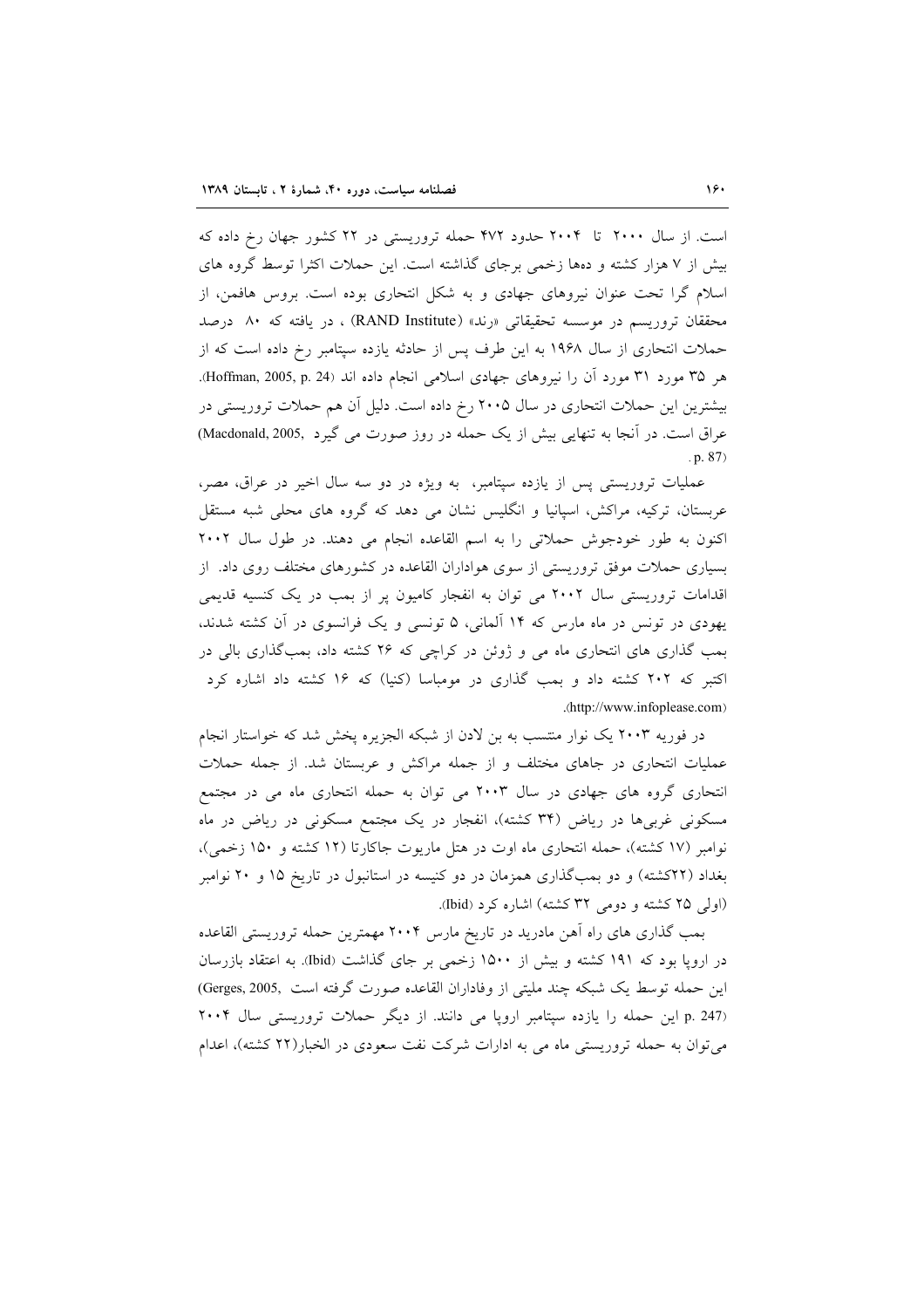پل جانسون، محقق اَمریکایی، در ریاض در ژوئن، بمبگذاری سپتامبر در سفارت استرالیا در جاکارتا (۹ کشته) و حمله به کنسولگری آمریکا در جده در دسامبر(۹ کشته) اشاره کرد .(http://www.infoplease.com)

انفجارهای ۷ و ۲۱ ژوئیه سال ۲۰۰۵ در ۳ قطار و یک اتوبوس در لندن (۵۲ کشته)، سه بمب گذاری انتحاری در بالی اندونزی در اکتبر (۲۲ کشته)، حمله به سه هتل آمریکایی در امان، پایتخت اردن، (۵۷ کشته) از حملات مهم تروریستی در سال ۲۰۰۵ می باشد (bid).

برخي مصطفى ستماريام ناصر معروف به ابومصعب السورى را معمار القاعده جديد م دانند (Cruickshank & Hage, 2007). این جهادگرای اسلامی که اکنون در افغانستان است در سال ۲۰۰۴ کتاب ۱۶۰۰ صفحهای تحت عنوان «دعوت برای مقاومت اسلامی جهانی» که از اواخر سال مزبور در سایت های جهادی به وفور دیده می شود. سوری در این کتاب توضیح می دهد که جهاد بین|لمللی چگونه باید به لحاظ تاکتیکی و استراتژیک مبارزات خود را متحول کند و به پیش ببرد. او معتقد است که جهادگرایان اسلامی باید به سمت استفاده از سلاح های کشتار جمعی حرکت کنند تا بتوانند تلفات حملات خود را بالا ببرند. او ادامه می-دهد که جهادگرایان آینده باید «در هر کجای جهان که می توانند دست به ترور بزنند و هیچ تمایزی بین مرد، زن و کودک قائل نباشند.» او پیروان خود را به کشتار «مسیحیها و یهودیها و رژیم های فاسد کشورهای اسلامی» دعوت می کند و ضدیت و تنفر بسیار زیادی با مذهب .(qouted from Cruickshank & Hage, 2007, pp. 6,7).

به گفته کرویکشانک، یک مفهوم استراتژیکی جدید برای جهاد ارائه کرد. این مفهوم جدید همان «تروریسم شخصی» است که باید جایگزین تروریسم سلسله مراتبی و هماهنگ شده القاعده می شد. او در توجیه این مفهوم جدید میگوید به چند دلیل جهاد گرایان باید از این شیوه استفاده کنند: «اولاً به خاطر اینکه سازمانهای سلسله مراتبی نتوانستند به جذب مسلمانان بیردازند. جوانان از پیوستن به آنها هراس دارند. ثانیاً، ما باید به جوانان این فرصت را بدهیم تا از خود ابتکار به خرج دهند و به تنهایی به ایفای نقش بپردازند. برخی جوانان می خواهند با اتکا به عقاید خود مستقلانه عمل کنند. ثالثاً، رژیم های مسیحی، یهودی و رژیم های فاسد در كشورهاي اسلامي به مسلمانان جوان [كه خواهان ييوستن به القاعده هستند] فشار وارد مي كنند» ( 907, qouted from Cruickshank & Hage, 2007, p. 8 ). يس از ١١ سيتامبر القاعده به نحوى قابل ملاحظه در همین مسیری که سوری مشخص کرده، متحول شده است. حملات تروریستی در بالی اندونزی، کازابلانکا، استانبول، مادرید و لندن و حملات بی شمار در عراق تحت اشغال توسط شبکه های محلی خودجوش که سوری به آنها توصیه کرده است، انجام مى شود.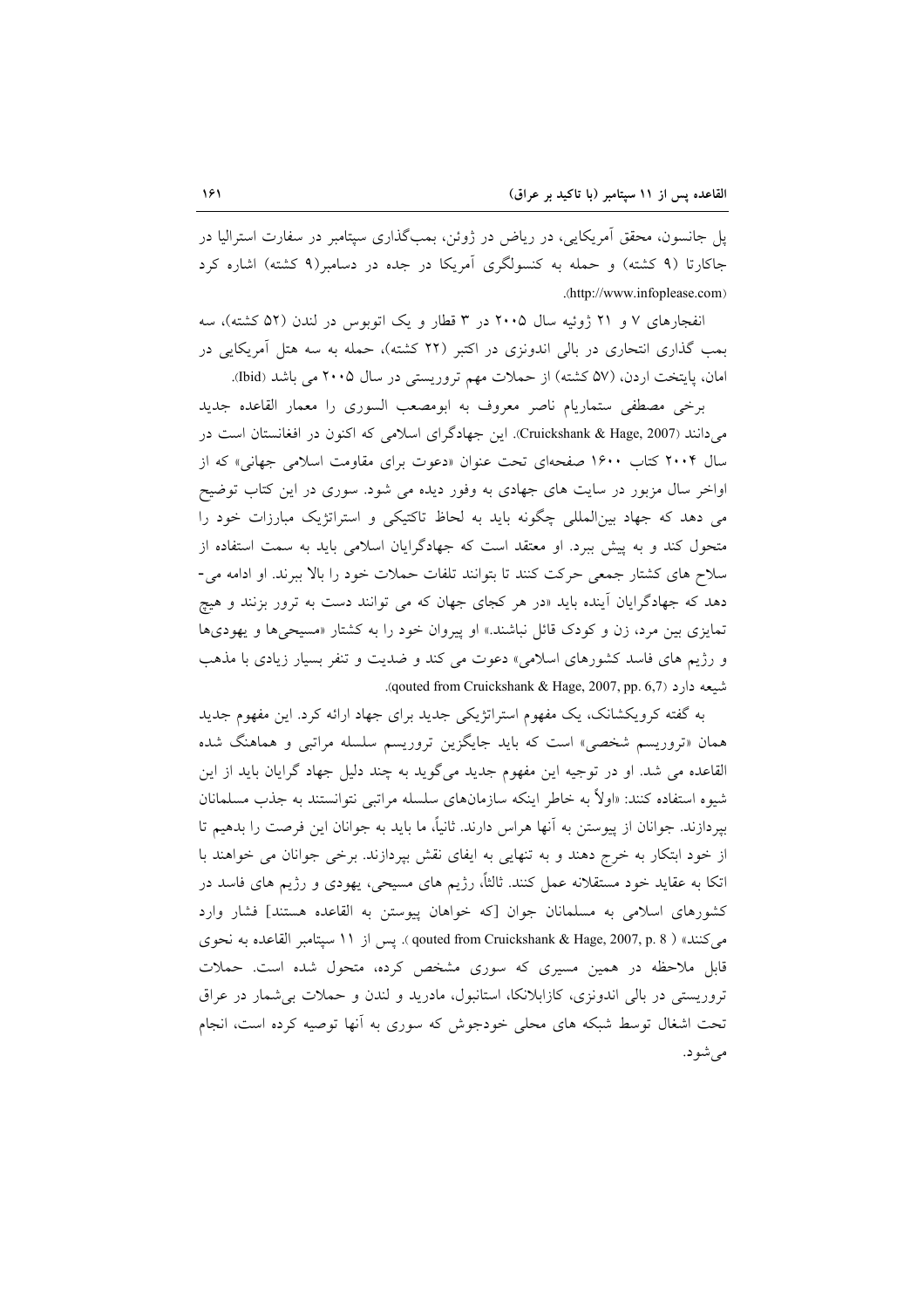#### القاعده در عراق

پس از اقدامات نظامی، امنیتی و اطلاعاتی أمریکا و دیگر کشورها در جریان جنگ علیه تروریسم پس از حملات سپتامبر، توانایی جذب نیرو و بسیج القاعده تا حد زیادی کاهش یافت، اما یک صحنه امید بخش برای آنها در عراق پس از حمله آمریکا به آن کشور در سال ۲۰۰۳ ایجاد شد. عراق روزنهای مناسب را برای گسترش فعالیتهای آنچه نسل دوم القاعده می دانند و همچنین گسترش ایدئولوژی آن در سراسر جهان اسلام به وجود آورد.

بیانیه ها و اظهارنظرهای سران القاعده مثل بن لادن، ظواهری، سیف العدل و زرقاوی جنگ در عراق را یک «فرصت بی نظیر برای جنبش جهاد جهانی» به منظور درگیر کردن و شکست آمریکا و گسترش منازعه به کشورهای همسایه مثل سوریه، لبنان و صحنه منازعه اسرائیلی – فلسطینی می دانند. از زمان اشغال عراق، این کشور به مرکز تلاش های القاعده برای گسترش ایدئولوژی و جذب نیرو تبدیل شده است. مثلاً بن لادن مقاومت و شورش در عراق را به عنوان نبرد محوری در «جنگ جهانی سوم» یاد می کند که ائتلاف مسیحی – صهیونیستی علیه امت اسلامی شروع کرده است. او در این خصوص می گوید:

«همه دنیا این جنگ را به تماشا نشستهاند و دو طرف یعنی امت اسلامی و ایالات متحده (و متحدان) در این جنگ حضور دارند. این هم پیروزی و شکوه است و هم بدبختی و تحقیر. امت امروز یک فرصت بسیار نادر برای بیرون آمدن از انقیاد و بردگی غرب و یاره کردن زنجیرهایی که صیلیبیها آنها را در آن اسیر ساخته اند پیدا کرده است...» (السحاب، ۲۷ مه۲۰۰۴).

از نظر سران القاعده، جنگ در عراق دومین تحول مهم از یازده سپتامبر به بعد و یک «فرصت تاریخی برای تاسیس حکومت اسلامی» در منطقه است که سالها منتظر آن بودهاند (همان). قبل از حمله ائتلاف، كميته اطلاعاتي القاعده تحت عنوان «در ساية نيزهها» به مردم عراق و جهادی های خارجی توصیه های عملی در خصوص تاکتیک های جنگ چریکی که می توان علیه ارتش ایالات متحده و بریتانیا به کار برد ارائه دادند. دعوت القاعده به کسب تسلیحات پس از سقوط بغداد تشدید شد. وبگاه های ادواری جنبش جهادی تحت عنوان «الندا» در خصوص جنگ های چریکی، اطلاعاتی در دسترس قرار می داد. به عنوان مثال یکی از این بیانیه ها تحت عنوان «جنگ چریکی قویترین سلاح مسلمانان برای ادامه نبرد با دشمن صلیبی است» جالب توجه است. در بخشی از آن آمده است که:

آمریکاییها در ویتنام و شورویها در افغانستان با جنگ چریکی شکست خوردند. شیوهای که استعمار مستقیم و صلیبی را از سرزمینهای اسلامی به ویژه الجزایر بیرون کرد. شیوهای که مهاجرت یهودیان به فلسطین را به مهاجرت یهودیان از فلسطین برگرداند.... بهترین شیوهٔ مؤثر برای ضعیف در برابر قوی جنگ چریکی است (Hoffman, 2004, pp. 425, 426).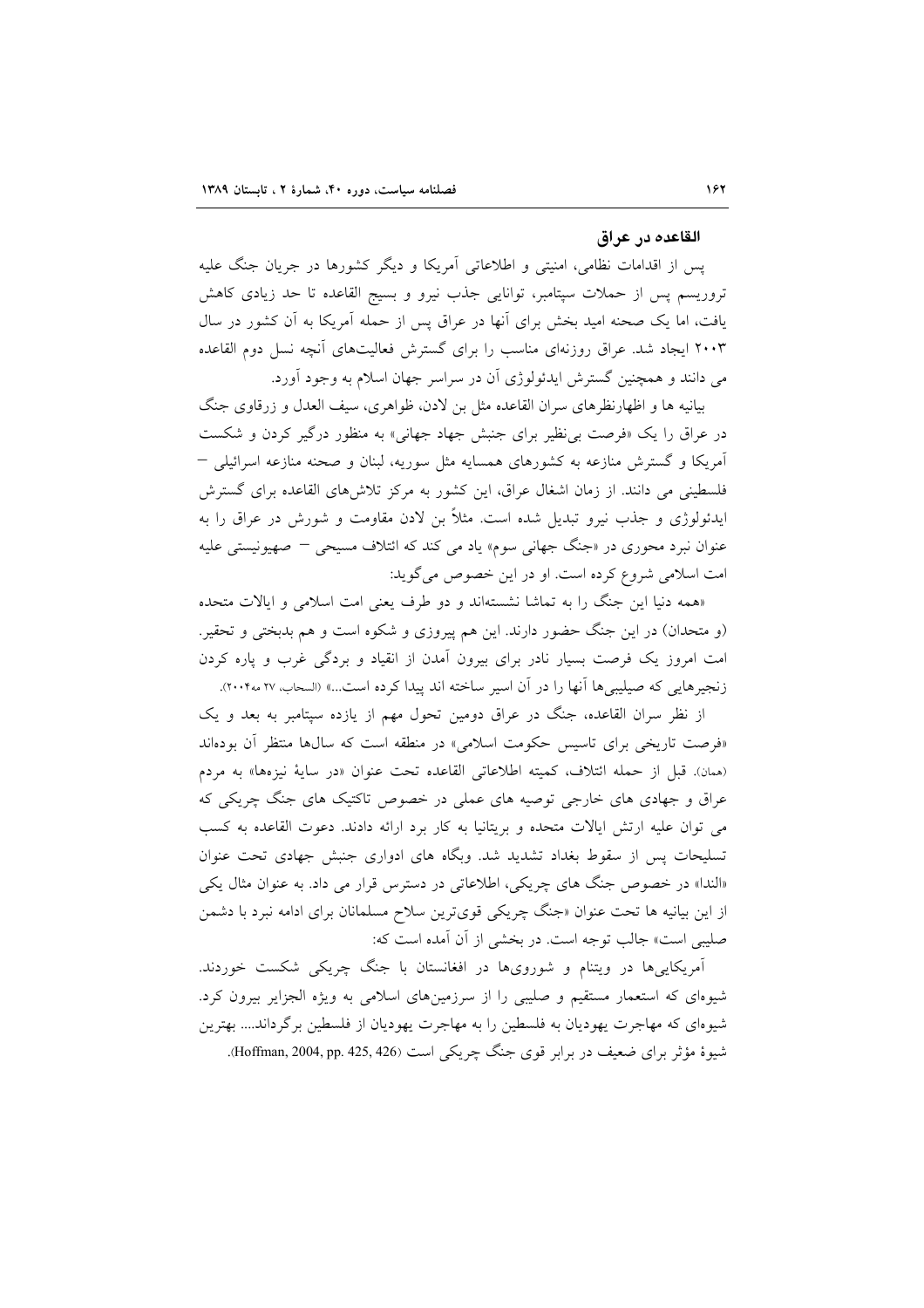حملات شورشی از می ۲۰۰۳ در عراق شروع شد؛ این حملات شامل حمله به وسایل و ابزار نظامی نیروهای ائتلاف، نیروهای امنیتی عراق، تکنوکراتها، کارگران معمولی و مترجمانی که با نیروهای ائتلاف همکاری می کردند می شد. سپس به تدریج حمله به خارجیها از می۲۰۰۴ به شکل گروگانگیری و کشتار وحشیانه دیپلماتها و مقاماتی از اسپانیا، ایتالیا، ژاین و دیگر کشورها به نحوی شگفتانگیز ادامه یافت. همزمان حمله برای تخریب نیروگاههای برق، پالایشگاههای گاز طبیعی، تأسیسات نفتی و دیگر زیر ساختها نیز ادامه داشت. همچنین حملات تروریستی علیه مسلمانان شیعه و سنی برای گسترش جنگ فرقه ای به طور روز افزون رخ می داد.

شواهد نشان می دهد که ائتلافی از اسلام گرایان خشونت طلب که عمدتاً از گروه «انصار الاسلام»، برخي عناصر «جنبش انصار السنه» و گروه «التوحيد و الجهاد» زرقاوي مي باشند، یک پایگاه عملیاتی برای القاعده در عراق تحت عنوان «القاعده در سرزمین بین النهرین» به وجود اَورده اند. اگر چه این گروه ها دارای موجودیت های مستقل هستند اما عملیات های مسلحانه مشترک را نیز هماهنگ میکنند. یک بیانیه از سیف العدل، فرمانده نظامی القاعده، نشان می دهد که چگونه زرقاوی و نزدیکان او مدتها قبل از تجاوز ایالات متحده به عراق رفتند تا به انصار الاسلام بپیوندند و آماده جنگ با آمریکا شوند. البته زرقاوی عضو القاعده نبود اما با آن مرتبط بود و ایدئولوژی و برنامهٔ مشترک با آنها داشت. العدل معتقد است که فرماندهان القاعده قانع شده بودند كه ايالات متحده به عراق حمله مى كند و لذا براى مقاومت در برابر اشغالگران خود را در مناطق سنی نشین عراق مستقر کردند تا از طریق جذب جنگجویان برای تداوم مبارزه علیه آمریکا آماده شوند. اما این امر آسان نبود. چون بین صدام و القاعده رابطه عملیاتی وجود نداشت و العدل این را تایید میکند و همچنین اینکه پیوند بین صدام و القاعده می توانست زمینه را برای تسهیل تجاوز آمریکا به عراق فراهم کند «لشرق الاوسط، ۱۴ و ۱۵ مه ۲۰۰۵).

زرقاوی در دههٔ ۱۹۹۰ در زندان های اردن تحت شکنجه بود و این نیز در تندروتر شدن او تأثیری قابل توجه داشت. او به نبرد علیه نیروهای جهانی کفر و بیعدالتی، به ویژه ایالات متحده و اسرائیل اعتقاد داشت. او دیدگاه های متسامح بن لادن در خصوص شیعه و رژیم عربستان را نمی پذیرفت؛ چون شیعیان را کافر میدانست. جنگ آمریکا علیه عراق و فضای بی نظمی و هرج و مرج پس از آن رویاهای زرقاوی را به حقیقت رساند. تعجبی نیست که حتى بن لادن تمايلي به ادغام گروه زرقاوي يعني «التوحيد و الجهاد» در القاعده نداشت. چون زرقاوی خیلی خونریزتر بود و حتی کشتار مسلمانان یعنی شیعیان را توجیه می کرد. بن لادن با درگیری داخلی شیعه و سنی مخالف بود. چون باعث تضعیف آنها در برخورد اصلی با ایالات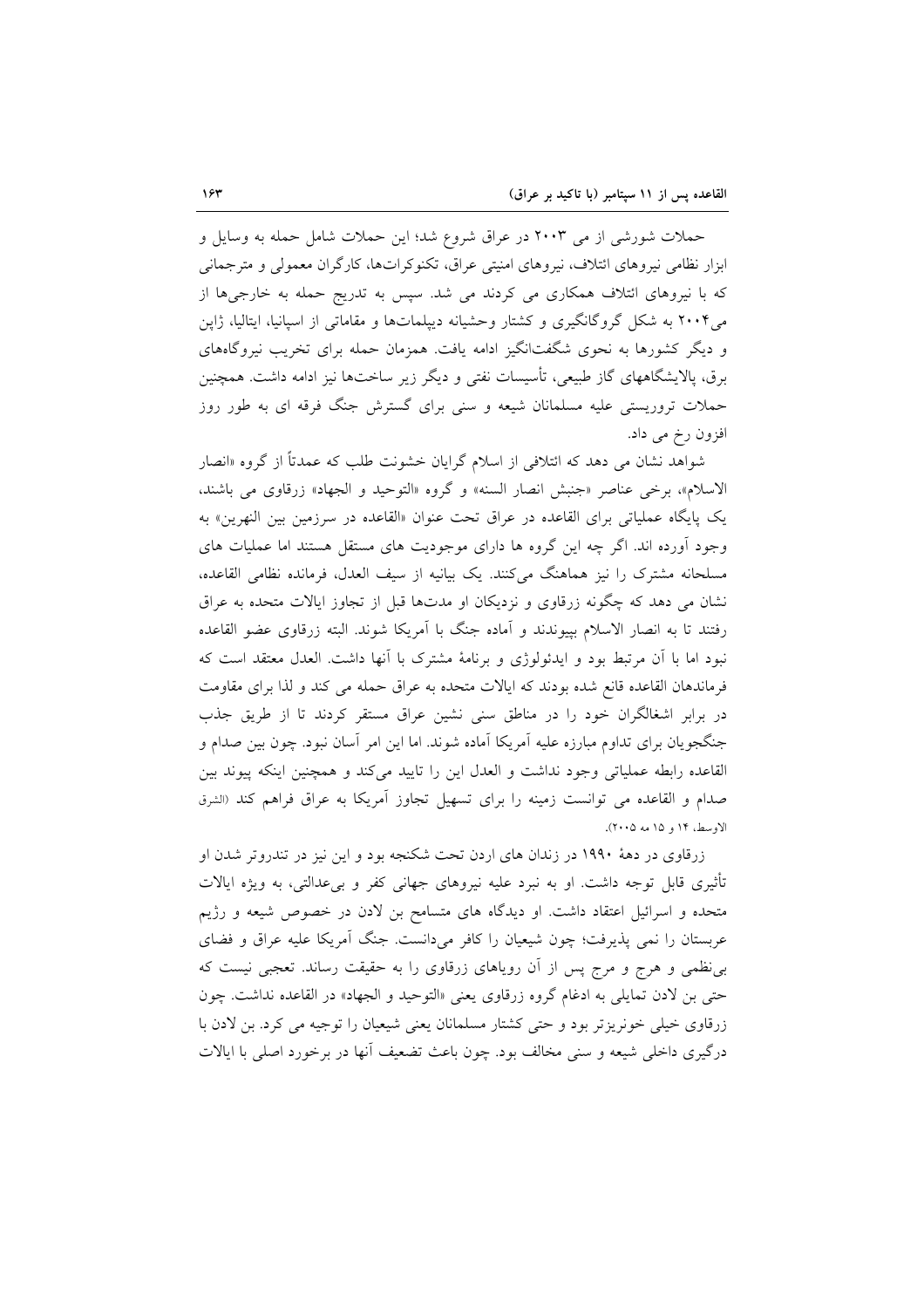متحلده می شد (Gerges, 2005, pp. 256, 257).

گرچه بن لادن یک سلفی خشونت طلب و دارای دیدگاههای ضد شیعی بود اما عراق را یک جبهه محوری در جهاد جهانی خود به حساب میآورد و از مسلمانان عراقبی و غیرعراقبی، از همه قومیت ها برای مخالفت با نظم طرفدار آمریکا در عراق دعوت می کرد. او در یکی از بیانیه های خود در این خصوص می گوید: «عراقی هایی که علیه آمریکایی های کافر یا دولت خائن علاوی جهاد می کنند برادران ما و یاران ما هستند حتی اگر فارس، کرد یا ترک باشند. عراقی هایی هم که به این دولت خائن می پیوندند تا علیه مجاهدینی که علیه اشغال مقاومت می کنند بجنگند آنها هم خائن و جزء کفارند حتی اگر عرب و از قبایل [اصیل] ربیعه … باشند» (pouted from Blanchard, 2005, p. 7). بر این اساس او حتی همکاری با بعثی های سوسیالیست را مجاز می دانست و میگفت: «علیرغم اعتقاد ما به کافر بودن سوسیالیست ها مر توان با آنها همکاری کرد» (الجزیره، ۱۱ فوریه ۲۰۰۳)

به هر حال، على رغم اين اختلافات تا اواخر سال ٢٠٠۴ زرقاوى و بن لادن منافع مشترک برای خود تعریف کردند. در یک بیانیه اینترنتی در اکتبر ۲۰۰۴ زرقاوی اعلام می کند که نام گروهش را به «القاعده در سرزمین بین النهرین» تغییر داده و طرفداری خود را از بن لادن اعلام می کند و بن لادن را «بهترین رهبر برای ارتش اسلام در برابر کفر و نفاق» می داند. او در بیانیه متذکر می شود که با بن لادن ارتباط برقرار کرده و برای ترکیب نیروها علیه دشمنان اسلام توافق كردند (Gerges, 2005, pp. 257, 258).

دو ماه بعد در ۲۷ دسامبر ۲۰۰۴ در یک نوار ویدئویی که از شبکه الجزیره پخش شد بن لادن، زرقاوی را به عنوان معاون خود مورد تایید قرار داد و آن را امیر القاعده در عراق معرفی کرد. او عملیات های شجاعانه زرقاوی علیه أمریکایی ها را مورد تحسین قرار داد و گفت: «زرقاوی و همراهان او برای رضای خدا می جنگند و ما خشنودیم که آنها به دستورات خدا و پیامبر او برای اتحاد پاسخ دادند و ما در القاعده به اتحاد آنها با خودمان خوش آمد مي گوييم» (الجزيره، ٢٧ دسامبر ٢٠٠۴) .

این اتحاد در واقع یک تصمیم عملگرایانه بود و مشروعیت زرقاوی را افزایش می داد و آن را از یک فرمانده زمینی صرف در عراق به یک شخصیت مهم در کنار عبدالله عزام، بن لادن، ابوحفص و ظواهری تبدیل می کرد. این عمل همچنین باعث می شد که داوطلبان و منابع مالی به سوی او در عراق سرازیر شود. از طرف دیگر عراق برای بن لادن یک جبههٔ باز در جنگ جهانی علیه ایالات متحده و متحدان محسوب می شد و زرقاوی نیروهای جهادی آنجا را رهبری می کرد. این یک فرصت طلایی برای او به منظور گسترش برخوردها با ایالات متحده بود. این امر باعث می شد او طرفداران خود و مسلمانان سراسر جهان را قانع کند که القاعده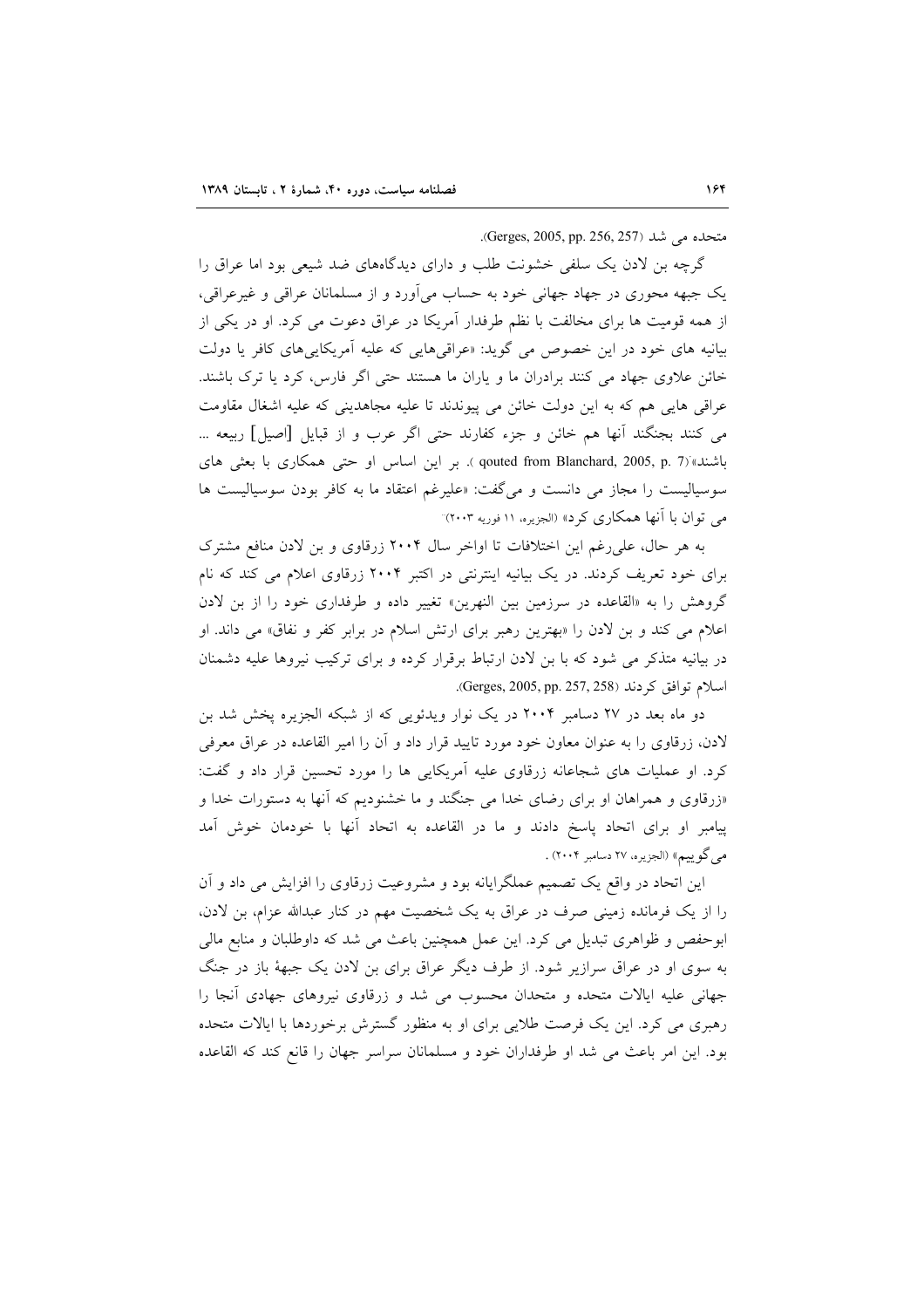هنوز زنده است (Gerges, 2005, pp. 258, 259). در خصوص راهبرد زرقاوی و طرفداران او می توان به موارد زیر اشاره کرد: ۱– انزوای آمریکا در بین متحدان و حامیان بالقوه خود (بمب گذاری های مادرید و لندن به همین منظور طراحی شده است)؛ ۲– جلوگیری از همکاری عراقی ها با اشغالگران از طریق حملات انتحاری در مراکز جذب نیروی نظامی و ایستگاه های پلیس؛

> ۳– اعمال خشونت و جنگ روانی از طریق گروگانگیری و اعدام افراد؛ ۴- جنگ فرقه ای علیه شیعیان برای ایجاد جنگ داخلی.

چند نکته را باید در خصوص بررسی وضعیت القاعده در عراق مورد توجه قرار داد:

اول این که ارزیابی قدرت و وزن القاعده در عراق به خاطر عناصر و عوامل گوناگون موثر در مقاومت عراق بسیار دشوار است. مقاومت در عراق بسیار پیچیده، متنوع، پراکنده و بدون مرکزیت است و طیفی وسیع از دیدگاه های مختلف ایدئولوژیک از جمله غیرمذهبیها (بعثیها در قالب گروه هایی مثل «جیش المجاهدین»، «بریگاد عمر» و غیره)، اسلام گرایان (مانند گروه های سنی و سلفی «جیش انصار السنه»، «انصار الاسلام» و گروه های شیعه طرفدار مقتدی صدر) تروریست های افراطی خارجی و داخلی القاعده و موجی از مجرمان سازمان یافته و گروه های قومی و مذهبی را شامل می شود. اگر چه یک اجماع وجود دارد که بیش از ۹۰ درصد جنگجویان در عراق، عراقی هستند اما جنگجویان خارجی بنابر گزارش ها نقشی بزرگتر را نسبت به تعدادشان به خاطر بمب گذاری های انتحاری چشمگیر آنها علیه نیروهای امنیتی عراق، شیعه و کردهای سنی ایفا می کنند. در حالی که مقامات عراقی و آمریکایی تخمین می زنند که تعداد جنگجویان عرب تحت فرمان زرقاوی حدود ۱۰۰۰ نفر است، فواد حسین معتقد است که زرقاوی حداقل ۵ هزار جنگجوی تمام وقت با ۲۰ هزار حامی در عراق دارد (الشرق الاوسط، ۱۴ و ۱۵ مه ۲۰۰۵).

در می ۲۰۰۵ شایعات در مورد سرنوشت زرقاوی و سیف العدل فرمانده نظامی القاعده مطرح شد. همچنین مطرح شد که جانشین احتمالی زرقاوی یک پزشک سوری به نام سلیمان خالد درویش خواهد بود که مورد اعتماد اوست و از روزهایی که در افغانستان بودند با هم همکاری می کردند. اگر بپذیریم که القاعده در عراق یک پایگاه از بومی های عراقی در سطح وسیع ایجاد کرده دیگر سرنوشت زرقاوی چندان آن طور که ایالات متحده ادعا می کند اهمیتی ندارد. چون هر کس می تواند جانشین او باشد و جنگ را ادامه دهد. یک نکته در همین ارتباط وجود دارد و آن این که گسترش جنگ علیه تروریسم توسط آمریکا به ویژه اشغال عراق بخشی عظیم از جامعه عراق و افکار عمومی اعراب در منطقه را افراطی کرده است و این به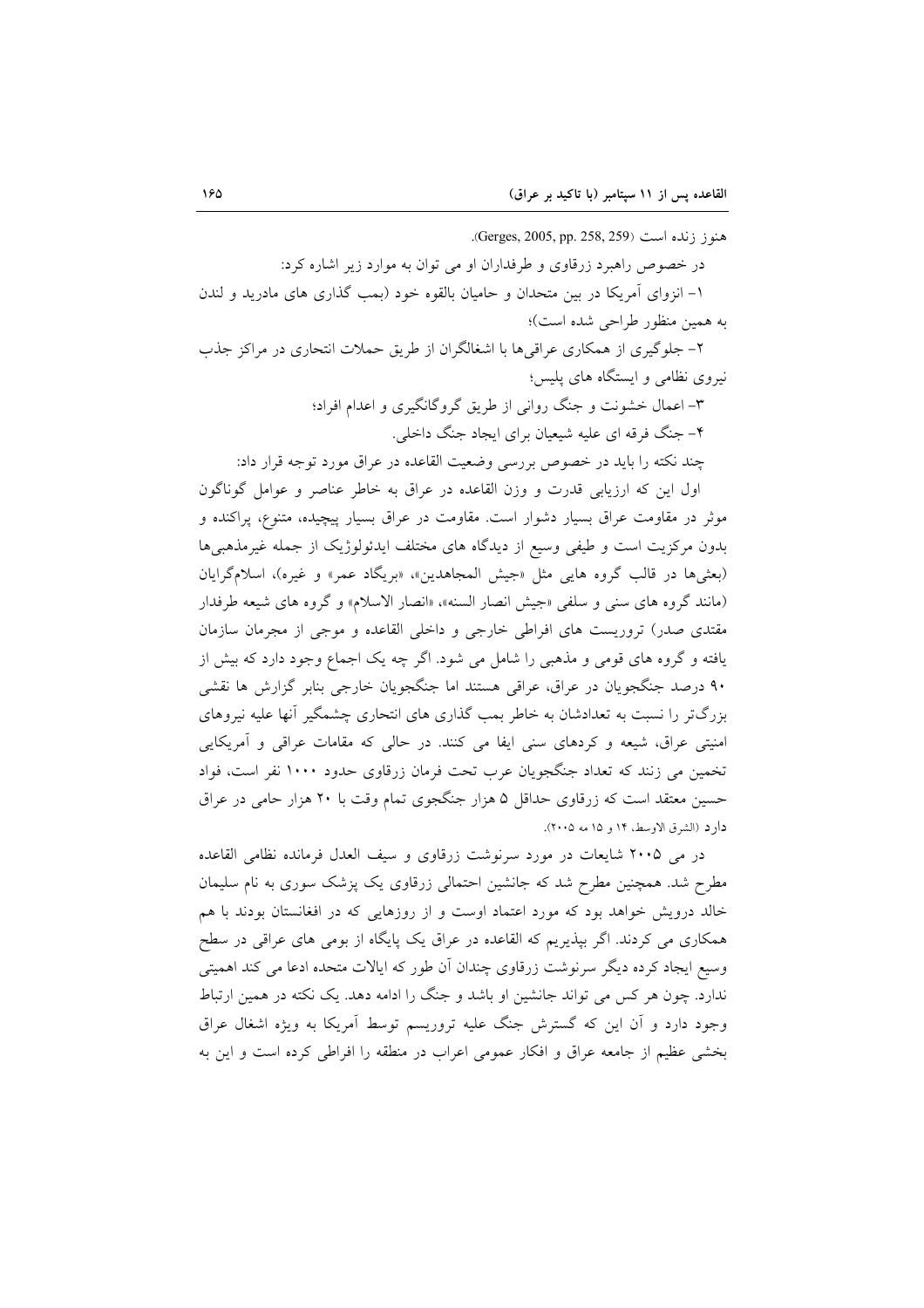طور بالقوه آنها را در دستان القاعده و دیگر گروه های جهادی قرار می دهد. در واقع عراق به یک میدان عضو گیری برای جهاد ضد آمریکایی تبدیل شده است (Gerges, 2005, p. 264).

از نظر اعراب، عراق اکنون با فلسطین به عنوان یک زخم باز و تازه برابری می کند و نویسندگان و متفکران مسلمان، اشغال عراق توسط آمریکا را با اشغال فلسطین مقایسه می کنند. حتی موسسات اسلامی مشخص و روحانیون میانه رو مسلمانان را تحریک می کنند که به جهاد و مقاومت در برابر اشغال بپردازند. به عنوان مثال الازهر، قدیمی ترین نهاد آموزشی مذهبی در جهان اسلام، از زبان شیخ طنطاوی فتوا داده که همه مسلمانان در جهان باید علیه نیروهای اشغالگر آمریکایی جهاد کنند. او حکم داده که «تلاش برای توقف اشغال آمریکایی یک تکلیف است» ( http://www.islam-online.net ). جالب اینکه او یکی از نخستین علمای مسلمانی بود که القاعده را به ویژه پس از حوادث ۱۱ سپتامبر به شدت محکوم کرد. یک روحانی برجسته دیگر مصری به نام شیخ پوسف القرضاوی که شدیداً بن لادن و همراهان او را تقبیح کرده است، دولت بوش را به جنگ علیه اسلام متهم می کند و معتقد است جنگ با ارتش آمریکا یک «جهاد قانونی» و «مرگ به هنگام دفاع از عراق یک نوع شهادت» (Ibid). فلسطین و عراق برای اسلام گرایان و ملی گرایان مذهبی تبدیل به یک فریاد حمایتطلبی شدهاند. بن لادن، ظواهری و زرقاوی خود را به عنوان پیشگامان امت برای اخراج آمریکاییهای اشغالگر مطرح کرده اند؛ مثل اخراج روسها از افغانستان. زرقاوی به این لحاظ یک سرمایه ماندگار برای بن لادن بود که جهاد جهانی را پس از یک افول مرگبار پس از ۱۱ سپتامبر زنده نگه داشت.

او در ۱۸ می ۲۰۰۵ کشتن مسلمانان را نیز تحت اصل ضرورت و پیروز شدن جهاد مجاز اعلام کرده، می گوید: «حقوق اسلامی بیان می کند که ایمان اسلامی مهمتر از زندگی، شرف و مال انسان است»(MERI Special Dispach, No. 917, 7 June, 2005). او حتى شيعيان را از مسیحیان بدتر می داند و در ۱۴ سپتامبر ۲۰۰۵ علیه شیعه اعلام جهاد می دهد MERI Special) Dispach, No. 987, 16 September, 2005).

در ۳۰ ژانویه ۲۰۰۵ نوار ویدئوئی از ایمن الظواهری منتشر شد که در آن گفته می شد ایدئولوژی سیاسی القاعده بر سه اصل بنیادین استوار است و آن را در عراق یا هر جای دیگر اجرا خواهد کرد. این اصول بنیادین از نظر او با ایدئولوژی های اصلاحی غیرمذهبی که از سوی ایالات متحده در قالب دمکراسی مطرح میشود، تضاد دارد: این سه اصل عبارتند از حاکمیت مبتنی بر قانون خدا یا شریعت اسلامی به جای قوانین بشری دولت غیر مذهبی، آزادی سرزمینهای اسلامی و آزادی بشر بر اساس اجرای قوانین و مقررات اسلام ,Blanchard) (2005, p. 9 بن لادن نیز در بیانیه خود در دسامبر ۲۰۰۴ مسلمانان را تحریک میکند که با ایجاد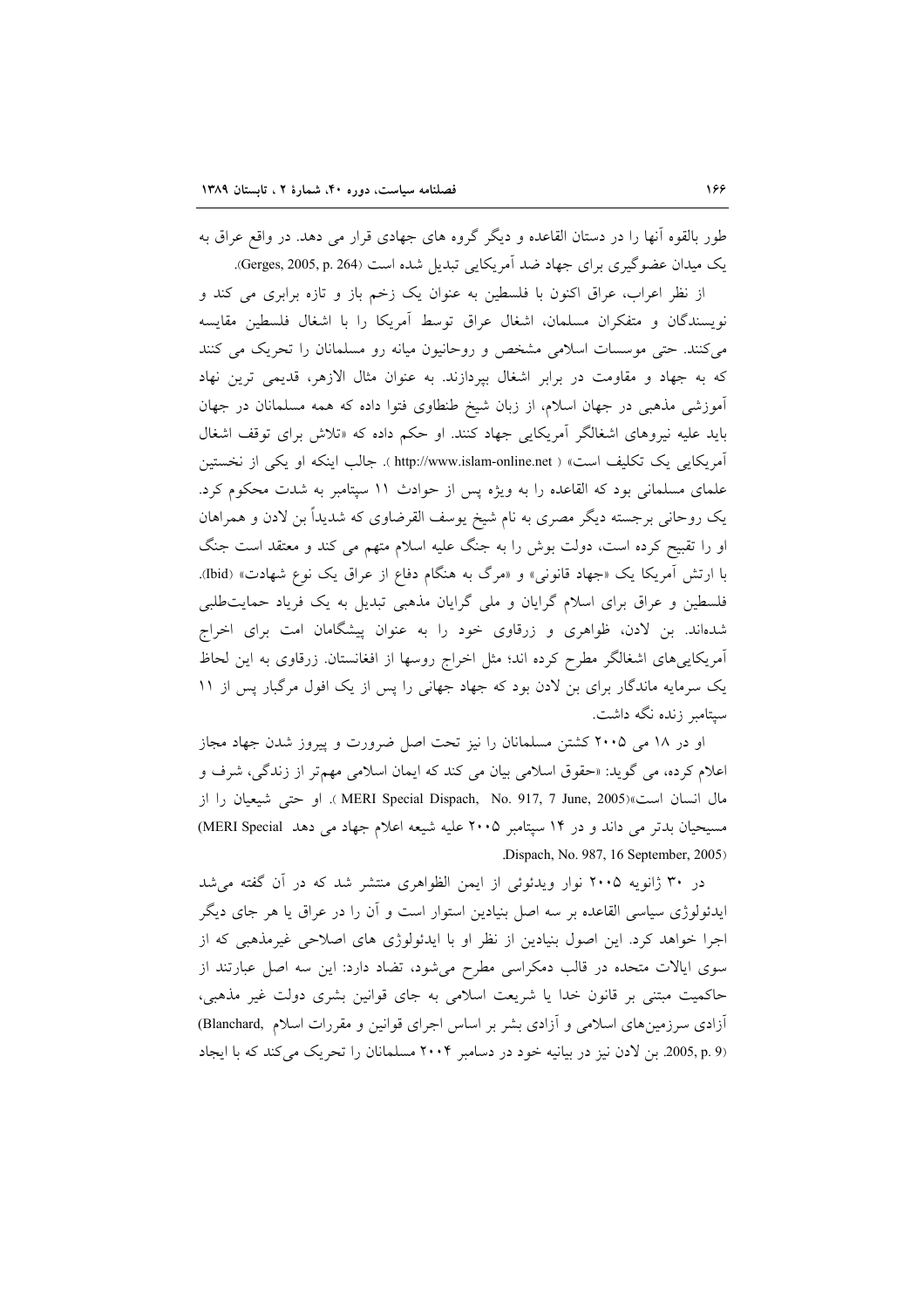دولت دمکراتیک در عراق، افغانستان و فلسطین مخالفت کنند و در برابر جنبشهای اصلاحی غیر اسلامی در دیگر کشورها و برای سرنگونی رژیم های موجود غیر اسلامی مثل پادشاهی سعودي مقاومت كنند (Ibid).

این نخستین پیروزی مهم برای القاعده محسوب می شود. چنانکه قبلاً گفته شد اکنون القاعده از یک سازمان منفرد تحت رهبری یک فرد تبدیل به یک ایدئولوژی شده است. به طور خلاصه یک ایده عمیق مبنی بر اینکه غرب متجاوز به دنبال تحقیر، سرکوب، تفرقه و در نهایت سلطه بر جهان اسلام است در بطن خشونت و جهاد مورد نظر القاعده نهفته است. دولت عراق به لحاظ سیاسی و اقتصادی یک شکست و به لحاظ امنیتی یک فاجعه را تجربه می کند. جنگجویان در عراق هر روز خشن تر و بی رحم تر می شوند. در اکتبر ۲۰۰۵ ارتش ایالات متحده تایید کرد که تلفات نظامی آن در عراق ۲۰۱۵ کشته و ۱۴ هزار زخمی بوده است. تلفات نظامی عراق نیز از زمان تجاوز ۶۱۴۱ نفر کشته بوده است. یک سخنگوی نظامی تلفات غیرنظامی عراق را ۳۰ هزار نفر ذکر می کند، اما تحلیلگران مستقل رقم ۱۰۰ هزار به بالا را ذکر میکنند. مثلاً سازمان حقوق بشر عراق رقم ۱۲۸ هزار را در ژوئیه ۲۰۰۵ ذکر کرده است .(Atwan, 2006, p. 213)

حملات همه جانبه آمریکا علیه پایگاه های شورشی در استان های الانبار و فلوجه در اوت ۲۰۰۵ فقط تاثیر محدود و موقت داشته است. شورشیان توانایی قابل ملاحظه در فرار از شبکههای امنیتی و تشکیل گروه های جدید از خود نشان دادهاند. مهم نیست نیروهای ائتلاف چه تعداد از نیروهای شورشی را می کشند، اما همیشه با موجی جدید از مردان جوان مشتاق «شهادت» مواجه می شوند. جنگ دوم خلیج فارس برای ایالات متحده یک جنگ فرسایشی شده که تاکنون ۲۵۰ میلیارد دلار هزینه در بر داشته و پیش بینی میشود که این رقم تا چند سال آینده به ۷۰۰ میلیارد دلار نیز برسد (Ibid., p. 214).

القاعده پتانسیل زیادی در جذب نیروهای جدید از بین عراقیها دارد. منابع آگاه معتقدند «نسل تحريم ها» پيوستن به القاعده را أغاز كردهاند (Ibid., p. 206). به گفته روزنامه «یو اس ای تودی» طبق نظر سنجی ها ۸۱ درصد عراقبی ها ارتش عراق را به چشم یک متجاوز می نگرند و نه یک نیروی آزادساز و فقط ۱۳ درصد آنها تجاوز آمریکا به عراق را به لحاظ اخلاقی مجاز میدانند (Ibid., p. 210). تعداد کمی از مردم عراق معتقدند که زندگی آنها پس از جنگ بهتر شده است. نرخ بیکاری در عراق حدود ۵۰ درصد است(bid).

#### نتيجه ؛ آينده احتمالي القاعده

القاعده امروز خطرناکتر از هر زمان دیگر است. دسترسی أن به سراسر جهان اسلام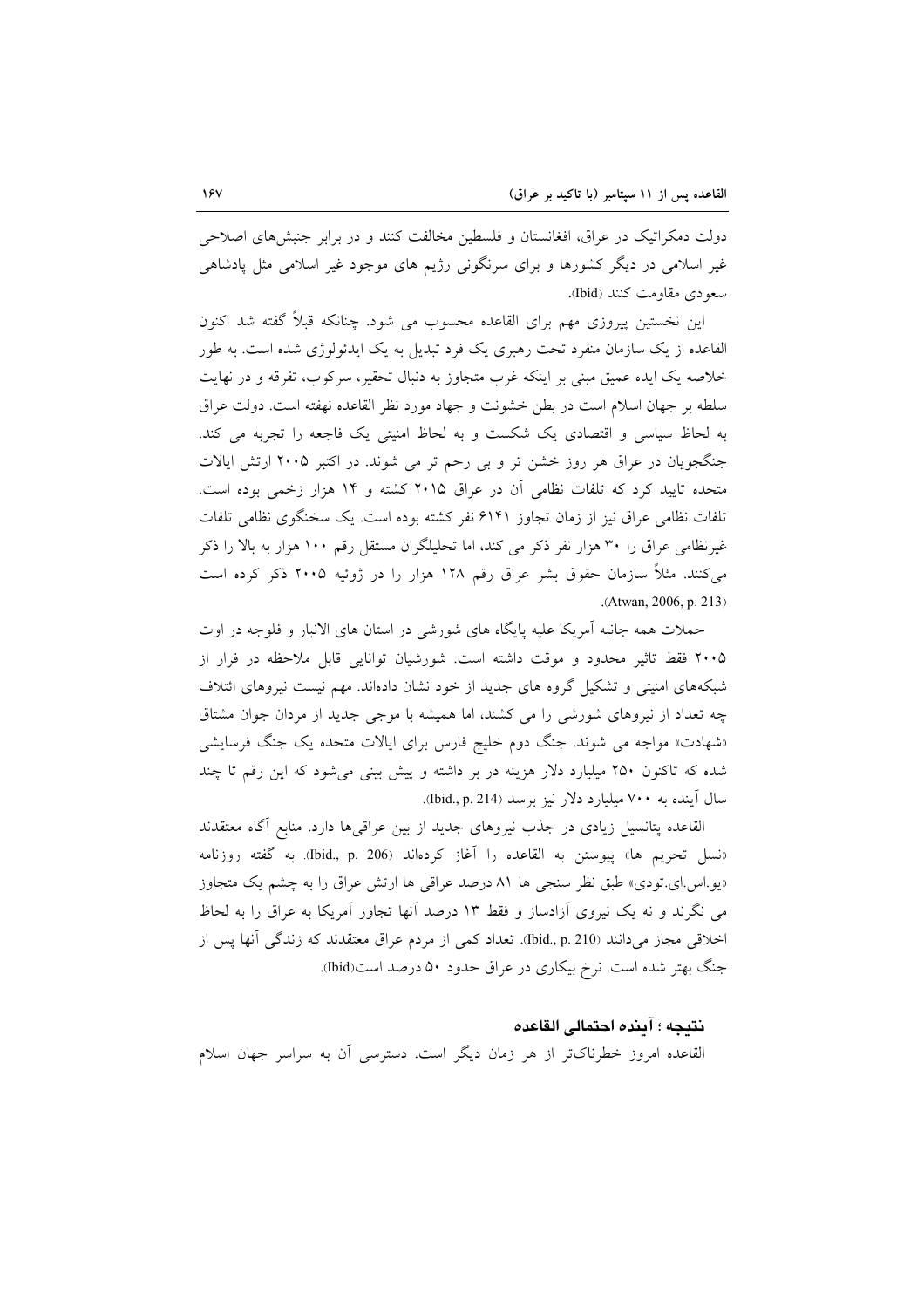گسترش یافته است. بن لادن در ارائه القاعده به عنوان سمبل مقاومت اسلامی جهانی موفق بوده است. القاعده آمادگی تهدید امنیت جهانی را در آینده نزدیک دارد؛ چون در برخی کشورهای بی ثبات فرصت هایی برای عملیات جدید خواهد یافت. القاعده در پاکستان غربی در منطقه «کووتا» در استان بلوچستان و بطور کل<sub>ی</sub> در مناطق مرزی افغانستان و پاکستان به سازمان دهی مجدد و تاسیس پایگاه پرداخته است. اکنون بار دیگر اتحاد القاعده با طالبان را در افغانستان شاهدیم. همچنین این دولت های بی ثبات می توانند در آینده شامل لبنان و سوریه نیز بشوند. غزه نیز یک کاندیدای دیگر است که از قبل بین فتح و حماس تقسیم شده است. شواهدی مبنی بر اینکه سازوکاری ضعیف القاعده در آنجا در حال شکل گیری است وجود دارد. یمن نیز می تواند یک پایگاه احتمالی دیگر باشد. بنگلادش هم در این خصوص یک گزینه دیگر است. دو حزب اصلی این کشور دچار اختلافات شدید هستند و شواهدی مبنی بر افراطی تر شدن گروه های بنیادگرا در آن کشور وجود دارد. آفریقا نیز در این زمینه می تواند فرصتهای دیگر فراهم کند؛ سومالی در طول دو دهه اخیر در بی ثباتی به سر میبرده است. در نوامبر ۲۰۰۲ سومالی به عنوان یک پایگاه برای حمله به دو توریست اسرائیلی در کنیا مورد استفاده قرار گرفت. در الجزایر نیز القاعده به دنبال احیای جنگ های داخلی است که در دهه گذشته ۱۰۰ هزار کشته بر جای گذاشت. «جنبش اسلامی الجزایر» و گروه سلفی «الدعوه و الجهاد» سال گذشته وفاداري خود را به القاعده اعلام كردند (33 ,32 .Ibid., p. به گفته برخي محققان از ژانویه ۲۰۰۵ حدود ۴۰ سازمان مختلف در کشورهایی شامل افغانستان، مصر، عراق، لبنان، مراکش، پاکستان، عربستان، سوریه و یمن تشکیل شدند و وفاداری خود را به بن لادن و القاعده و اهداف استراتژیک اَن اعلام کردند (Gartenstein-Ross & Dabruzzi, 2008, p. 29).

ابوحمزه المصرى، جانشين زرقاوى در نوامبر ٢٠٠۶ از بوش به خاطر فرستادن نيرو به عراق تشکر کرد چون این امر به القاعده یک فرصت تاریخی برای درگیری آمریکا در یک کشور عرب فراهم کرد. امیر ادعایی «دولت اسلامی عراق»، ابو عمر البغدادی، در فوریه ۲۰۰۷ از خبر حمله أمريكا به ايران استقبال كرد؛ چون جنگ بين «صليبي ها» و «صفوى ها» به نفع القاعده است (33, 34 .(Ibid., pp.

در مورد آینده القاعده در عراق باید گفت که پیش بینی بسیار دشوار است. با توجه به اوضاع فعلی حاکم بر عراق مبنی بر تداوم حملات تروریستی نمی توان در کوتاه مدت نسبت به پایان یافتن یا کاهش حملات تروریستی القاعده خوش بین بود. تداوم سلطه و سیاست آمریکا مبنی بر عدم کاهش حضور نظامی در عراق نیز بر طرفداران القاعده و به تبع آن ناامنی و بي ثباتي در عراق خواهد افزود. هرچه اشغال عراق ادامه پيدا كند مقاومت سازمان يافته جهانی مانند قارچ می روید. خروج نیروهای آمریکایی نیز در صورت عملی شدن تبدیل به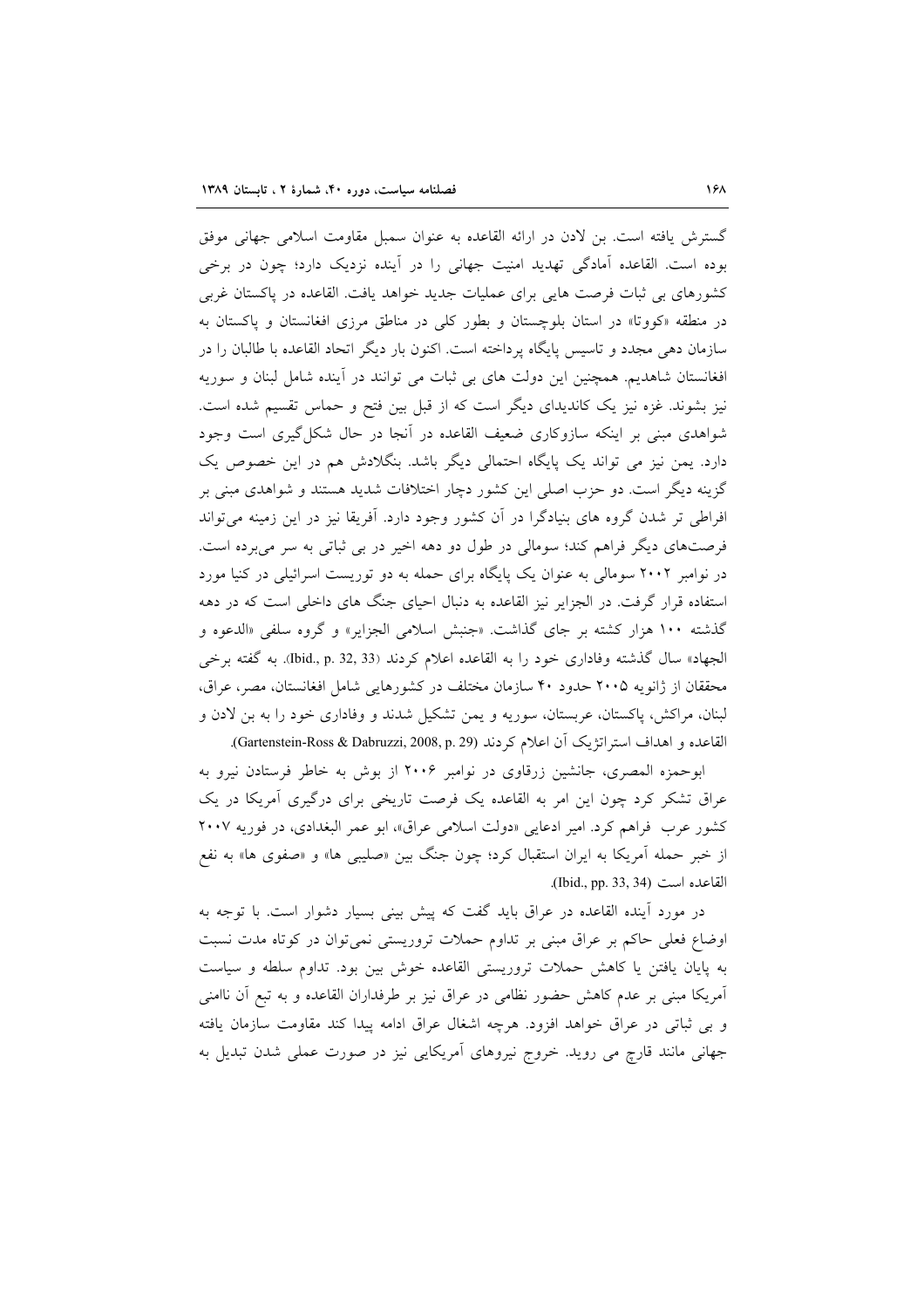یک معما شده است. چون از طرفی خروج نیروها باعث ایجاد خلاءهای امنیتی می شود که خود می تواند باعث بهره برداری القاعده از آنها شود. ضمن اینکه خروج نیروها به تقویت و تشجیع القاعده و تداوم فعالیتهای آنها شاید با شدت بیشتر منجر خواهد شد. از طرف دیگر نیز عدم خروج آنها به تشدید احساسات ضد آمریکایی در عراق و منطقه و به تبع آن افزایش حملات تروریستی خواهد انجامید. به هر حال، سیاستهای دولت آمریکا در مورد حضور نظامی در عراق، توانایی دولت عراق در اجرای وظایف، همکاری دولت های همسایه عراق و همچنین تلاش های مردم عراق در چگونگی آینده عراق تأثیرگذار خواهد بود.

> منابع و مآخذ: الف- فارسي و عربي ١- روزنامه السحاب. ٢- روزنامه الشرق الاوسط. ٣- شبكه الجزيره.

۴- طلوعی، محمود، (۱۳۸۰)، ر*وزی که جهان دگرگون شد: افسانه بن لادن و پیامدهای بزرگت*رین حم*له تروریستی در تاریخ جهان*، تهران: نشر دستان.

ب- خارجي

- 1- Atran, Scott, (2006), "The Moral Logic and Growth of Suicide Terrorism," The Washington Quarterly, Vol. 29, No. 2, Spring.
- 2- Atwan, Abdel Bari, (2006), *The Secret History of Al-Qaeda*, London: SAQI.<br>3- Beech F. Michael, (2004), "Observing Algaeda Through the Lens of Complexity Theory," in (http://www.carlisle.army. Mil/ publications pdf.)
- 4- Blanchard, Christopher, (2005), "Al-Qaeda: Statements and Evolving Ideology," CRS Report for Congress, 20 June, (http://www.fas.org/sgp/crs/terror/RL.32759.pdf).
- 5- Bunker, Robert J., (2006), *Networks*, *Terrorism and Global Insurgency*, New York: Rutledge
- 
- 6- Burke, Jason, (2004), *Al-Qaeda: The True Story of Radical Islam*, London: I.B. Tauris.<br>7- Cruickshank, Paul and Mohammad Ali Hage, (2007), "Abu Musab Al Suri: Architect of the New Al Qaeda," Studies in Conflict & Terrorism, Vol. 30, Issue 1.
- 8- Gartenstein-Ross, Daveed and Kyle Dabruzzi, (2008), "Is Al-Qaeda 's Central Leadership Still Relevant?,"Middle East Quarterly, Spring, Vol. 15, No, 2
- 9- Gerges, Fawaz, (2005), The Far Enemy: Why Jihad Went Global, Britain: Cambridge **University Press**
- 10- Gunaratna, Rohan, (2002), *Inside Al-Qaeda: Global Network of Terror*, New York:
- Colombia University Press.<br>11- Hoffman, Bruce, (2004), "Al Qaeda and the War on Terrorism: An Update," Current<br>*History*, Vol. 103, No. 677.<br>12- Hoffman, Bruce, (2005), "Security for a New Century," *Washington D.C* 23 Sep
- (briefing for Senate foreign Affairs Committee Staff).<br>
13- Kurth Cronin, Audrey, (2006), "How AL-Qaeda Ends; The Decline and Demise of
- Terrorist Groups," International Security, Vol. 31, No. 1.
- 14- Macdonald, Neil, (2005), "Suicide Attacks Every Day in the New Iraq," Financial Times, 14 July